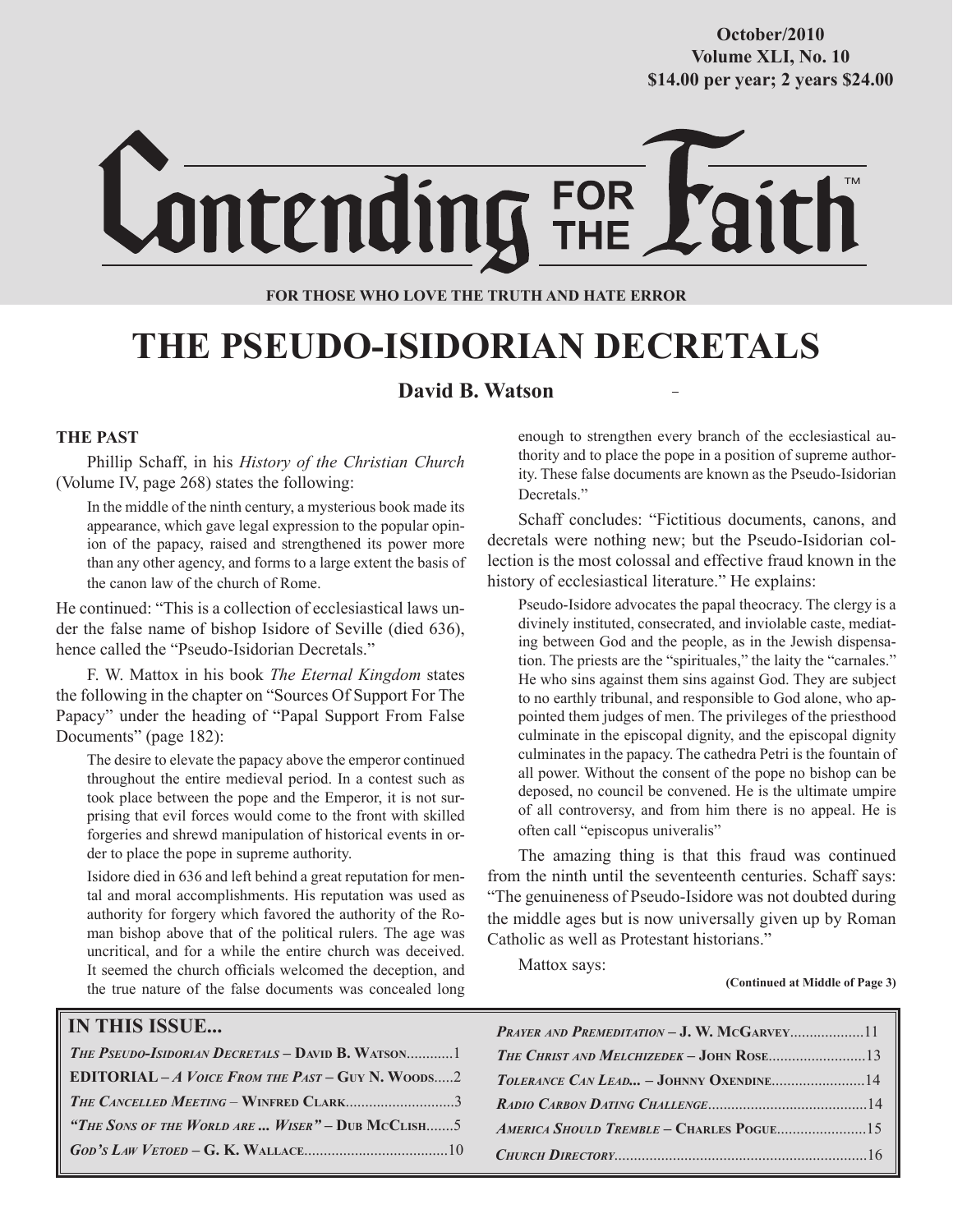

#### **David P. Brown, Editor and Publisher dpbcftf@gmail.com**

*COMMUNICATIONS received by CONTENDING FOR THE FAITH and/or its Editors are viewed as intended FOR PUBLICATION unless otherwise stated. Whereas we respect confidential information, so described, everything else sent to us we feel free to publish without further permission being necessary. Anything sent to us NOT for publication, please indicate this clearly when you write. Please address such letters directly to the Editor David P. Brown, P.O. Box 2357, Spring, Texas 77383. Telephone: (281) 350-5516.*

#### **SUBSCRIPTIONS RATES**

*Single Subscriptions: One Year, \$14.00; Two Years, \$24.00. Club Rate: Three One-Year Subscriptions, \$36; Five One-Year Subscriptions, \$58.00. Whole Congregation Rate: Any congregation entering each family of its entire membership with single copies being mailed directly to each home receives a \$3.00 discount off the Single Subscription Rate, i.e., such whole congregation subscriptions are payable in advance at the rate of \$11.00 per year per family address. Foreign Rate: One Year, \$30. NO REFUNDS FOR CANCEL-ATIONS OF SUBSCRIPTIONS.*

#### **ADVERTISING POLICY & RATES**

*CONTENDING FOR THE FAITH was begun and continues to exist to defend the gospel (Philippians 1:7,17) and refute error (Jude 3). Therefore, we are interested in advertising only those things that are in harmony with what the Bible authorizes (Colossians 3:17). We will not knowingly advertise anything to the contrary. Hence, we reserve the right to refuse any offer to advertise in this paper.*

*All setups and layouts of advertisements will be done by CONTENDING FOR THE FAITH. A one-time setup and layout fee for each advertisement will be charged if such setup or layout is needful. Setup and layout fees are in addition to the cost of the space purchased for advertisement. No major changes will be made without customer approval.*

*All advertisements must be in our hands no later than two (2) months preceding the publishing of the issue of the journal in which you desire your advertisement to appear. To avoid being charged for the following month, ads must be canceled by the first of the month. We appreciate your understanding of and cooperation with our advertising policy.*

*MAIL ALL SUBSCRIPTIONS, ADVERTISEMENTS AND LETTERS TO THE EDITOR-IN-CHIEF, P. O. Box 2357, Spring, Texas 77383-2357. COST OF SPACE FOR ADS: Back page, \$300.00; full page, \$300.00; half page, \$175.00; quarter page, \$90.00; less than quarter page, \$18.00 per column-inch. CLASSIFIED ADS: \$2.00 per line per month. CHURCH DIREC-TORY ADS: \$30.00 per line per year. SETUP AND LAYOUT FEES: Full page, \$50.00; half page, \$35.00; anything under a half page, \$20.00.*

*CONTENDING FOR THE FAITH is published monthly. P. O. Box 2357, Spring, Texas 77383-2357 Telephone: (281) 350-5516.*

> **Ira Y. Rice, Jr., Founder August 3, 1917-October 10, 2001**

#### *Editorial...*

## **A VOICE FROM THE PAST**

#### **Guy N. Woods**

There has been an ever increasing tendency in the past few years to seek a change in the methods that have formerly motivated us in our attitude toward the denominational world. Brethren have contended for a different method of approach, have urged a modified view of the relation we sustain to the world. Particularly is this true with reference to the tactics that should characterize us in discussing the differences between the New Testment church and the denominations. As a result debates with sectarians have become unpopular, strong preaching is frowned upon, and a generally soft attitude has become the order of the day. In the field of journalism, especially, has the battle waxed warm. It is urged that argumentation and controversy have no place in a religious journal; that it is detrimental to the cause to hand copies of our pages containing such to our friends not Christians, and that the papers should be purged of all such. It is strange that proponents of this theory do not see that their argument is equally valid against the New Testament itself. Paul withstood Peter to the face because he was to be blamed, and later told the world about it in his epistle to the churches of Galatia. Paul and Barnabas dissented so sharply over John Mark that they parted company.

Evidently, Luke did not feel the need of suppressing this interesting bit of information concerning those men. Many other similar accounts are recorded with great detail in the book of God. Indeed, we hesitate not to assert that this freedom to investigate and critiicize is the one safeguard against corruption of doctrine and innovation in worship. Only the realization that what we write is subject to the most minute examination and the severest investigation will keep us from apostasy in matters of doctrine. It is indeed strange that any one who has regard for the Lord and his Word would seek to surpass criticism, or lift his utterances above the level of investigation. The very attempt smacks suspiciously of the papacy.

Denominationalism is the curse and bane of the age. So long as it remains to mislead and deceive the people, our work will not be finished. It is our duty to fearlessly unsheathe the Sword of the Spirit, boldly go forth to battle, and plunge it into the very heart of sectarianism, until, mangled and bleeding, it is left to die in its own shame. Let the Lord's disciples learn that their Master came not to bring peace on earth, but a sword.The servant is not above his master. Christianity is in its very nature aggressive, and its friends must never succumb to that maudlin pietism that trucks to the popularity of the world. The great characters of the past who have walked pleasingly before the Lord have been men who were not afraid. Noah stirred up considerable strife be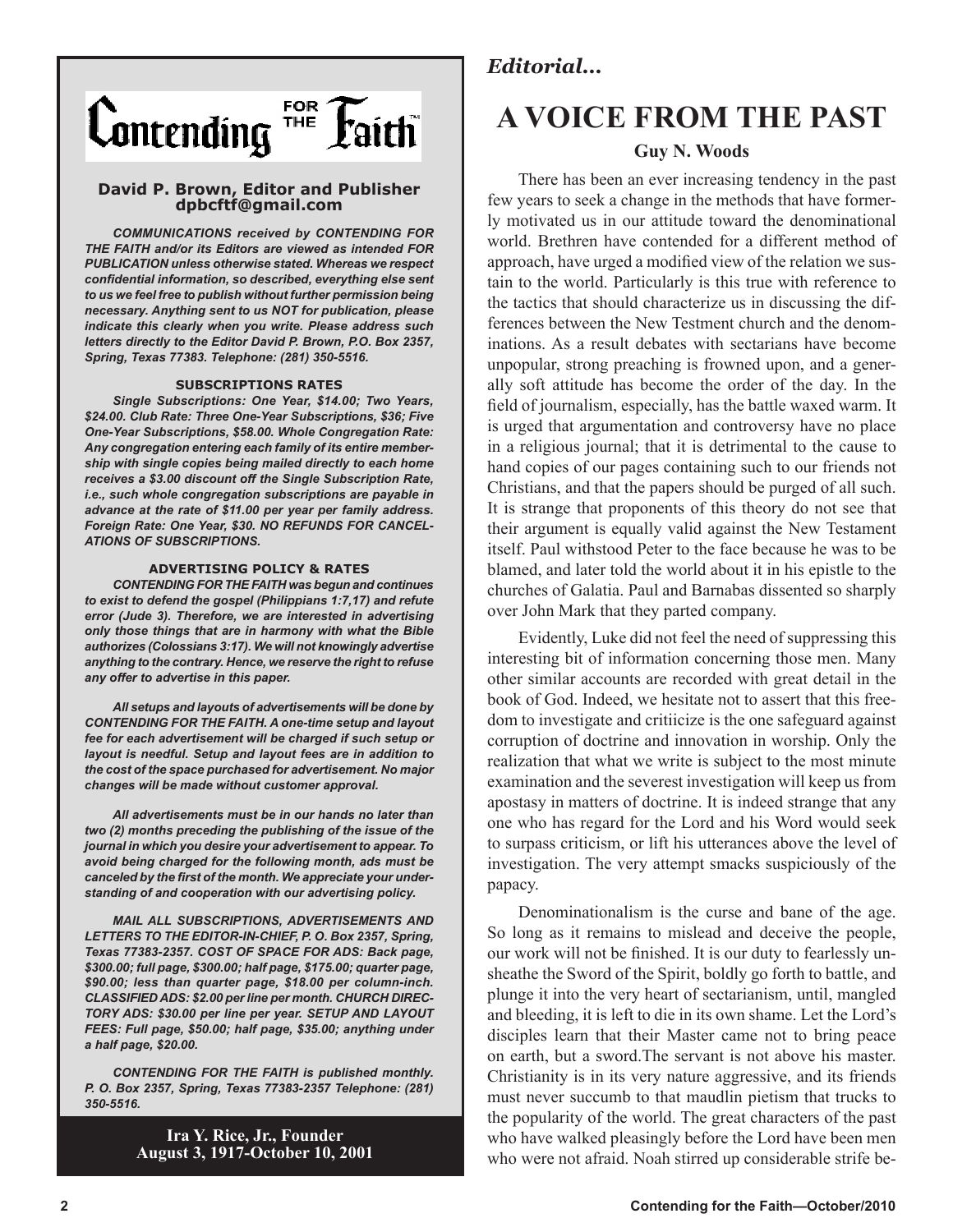fore the flood, and Moses created quite a storm in Egypt. Elijah disturbed Israel, and John the Baptist was beheaded for his fearless preaching ("Christianity in a Changing World," Abilene Christian College Lectures, 1939).**—Deceased**

## **"The Cancelled Meeting"**

#### **Winfred Clark**

Some four years ago, at the request of a church, I scheduled a meeting in a certain town. However, some three or four weeks before the meeting was to begin I received a phone call from the preacher. He was most cordial and seemed to be enthusiastic about the meeting.

In the course of the conversation he requested that I not preach on the subject of "Divorce and Remarriage" one way or the other. He also stated that this request would be made of preachers on both sides of the question. His observation was that you can't unscramble eggs, which in essence says that an unscriptural marriage can't be dissolved. His doctrine is that at baptism those in an unscriptural marriage can continue in such.

In a second conversation with him. I let him know that I did not want to come with my hands tied. On Monday morning I called him and told him to talk to the elders to let them know that I could not come with my hands tied. However, I wanted him and them to know that I was not cancelling the meeting. I had given my word and was obligated to keep it. I could not in good conscience go with such restrictions.

they had made the decision that the subject not be discussed one way or the other because of the difference in beliefs. I stated that I could not come with my hands tied. He did not view it in that way and I tried to point out to him that it would be the same as if they were to say I should not discuss Premillenialism.

Since I would not go with the restrictions that such could not be discussed, they cancelled the meeting. Let me state here that I know that elders have a right to determine who preaches in a meeting or who does not. If they desire to cancel a meeting, they have the power to do so. However, I fear for a church where the elders restrict the Truth.

One thing I must emphasize, not all the elders of this church share this view nor do all the members. This being the case, I think I along with you can see a sad future for this church.

God forbid that this should be a harbinger of things to come. Is this not the fruit coming from the seeds of error that have been and are now being sown" **—Deceased** (*CFTF*, March, 1981, p.15)?

*[There are more elders, preachers, and members with itching ears now than in 1981. And, no one can scratch an itching ear like a hireling preacher who is a respecter of persons. —Editor]* 

A week later one of the elders called to let me know that

#### **(Continued From Page 1)**

"It is now completely discredited by scholars of the Roman church as well as all other students of church history. Although the document is entirely discredited, it exercised very great influence upon the development of the Roman papacy.

#### He further states:

The Pseudo-Isidorian Decretals were questioned as early as the fifteenth century, but it was the seventeenth century reformed theologian Blondel that proved them to be false. After his evidence was presented, scholars of the Roman church acknowledged that they were false documents, but by this time they had accomplished their purpose. These false documents gave the papacy a strength that it would not otherwise have been able to achieve. After having gained the power which it did, the Catholic Church refused to surrender it even though the basis on which it was attained was proven to be false.

#### Schaff concludes:

 Pseudo-Isidorus was no doubt a sincere believer in the hierarchical system; nevertheless his collection is to a large extent a conscious high church fraud, and must as such be traced to the father of lies. It belongs to the Satanic element in the history of the Christian hierarchy, which has as little escaped temptation and contamination as the Jewish hierarchy.

#### **THE POINTS**

Please note the following points from the past history set out above. *First*, evil forces came to the front with skilled forgeries and shrewd manipulation of historical events. *Sec-*

**Contending for the Faith—October/2010 3**

*ond*, the age was uncritical and for a while the entire church was deceived. *Third*, church officials welcomed the deception. *Fourth*, the true nature of the false documents was concealed long enough for them to accomplish their purpose. *Fifth*, evidence was finally presented that proved them to be false. *Sixth*, that which was gained by these false documents refused to be surrendered even though the basis upon which such was attained was proven to be false.

#### **THE PRESENT**

In 2005 two documents were presented to the brotherhood of the churches of Christ. *First*, there was a document entitled "Statement of Support." It stated:

We, the undersigned, wish to announce that we have complete confidence that Apologetics Press is on a firm footing that will insure its continued work of excellence. We commend AP to the brotherhood and recommend that it continue to be the recipient of financial and moral support.

Affixed to said document were the names of sixty (60) brethren. *Second* was a statement by Dave Miller entitled "For Honorable Brethren Who Sincerely Want To Know."

#### **THE PARALLELS**

*First*, at a time when numerous brethren were pointing out that Dave Miller had taught and practiced the unauthorized elder re-evaluation/reaffirmation procedure and that he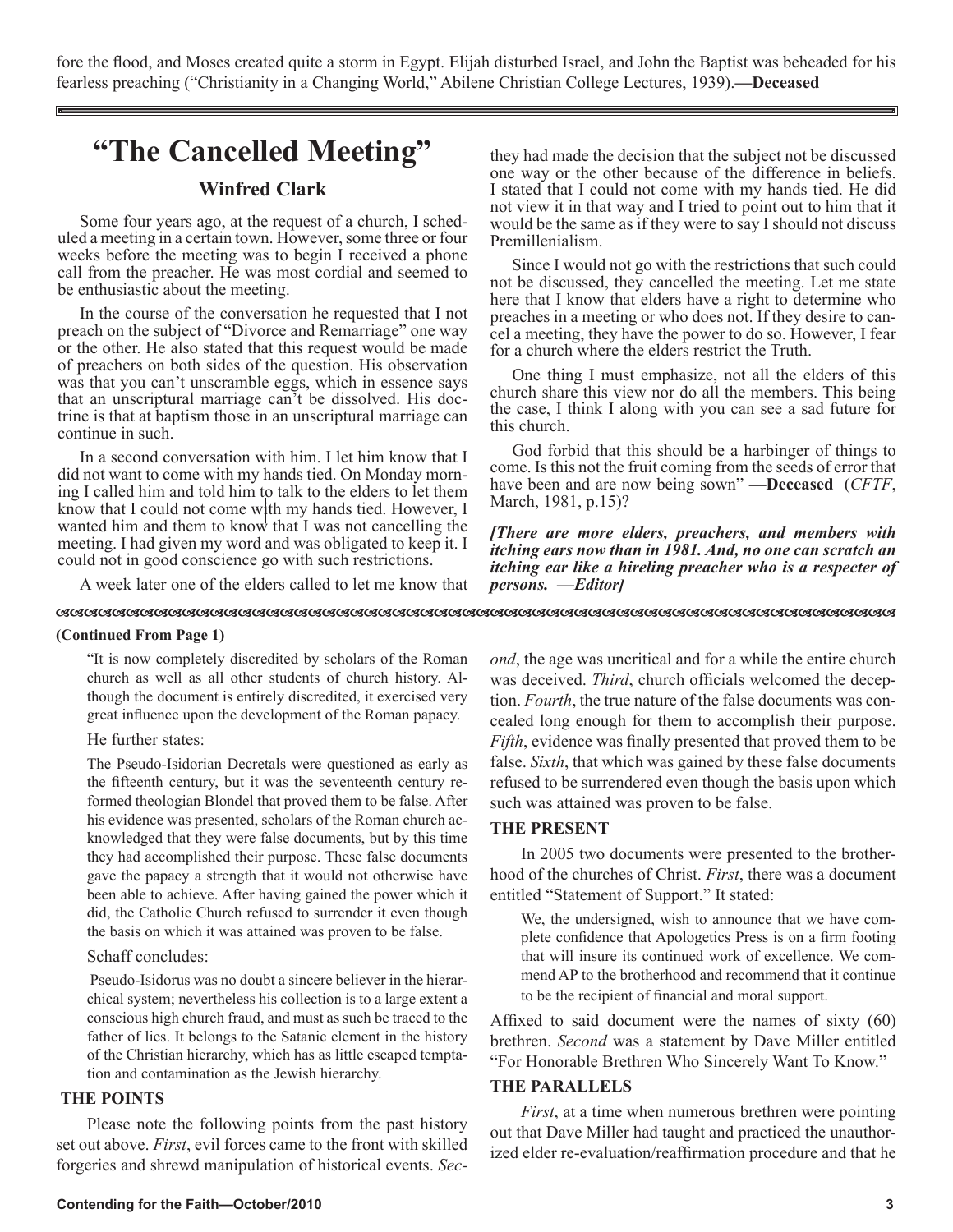had advocated an erroneous position regarding marriage, divorce, and remarriage, evil forces came to the front with these documents. These two documents were not forgeries, but they skillfully gave to Apologetics Press and its new director, Dave Miller, a strength (a position of prestige, power and pre-eminence) it and he would not otherwise have been able to achieve. The apostle John wrote:

**Whosoever transgresseth, and abideth not in the doctrine of Christ, hath not God. He that abideth in the doctrine of Christ, he hath both the Father and the Son. If there come any unto you, and bring not this doctrine, receive him not into your house, neither bid him God speed: For he that biddeth him God speed is partaker of his evil deeds.** (2 John 9-11).

 Dave Miller had transgressed and was not abiding in the doctrine of Christ. Dave Miller thus, had not God. Yet these documents commended him and recommended that he be received and that brethren bid him God speed. These documents caused brethren who did so to become partakers of Dave Miller's evil deeds.

*Second*, during the "Dark Ages" in Europe people were uncritical because they could not read or write, and, even if they could, they did not have access to the Bible. But our age is critical. People today can read and write. People today have ready access to the Bible. Why then will they allow themselves to be deceived by lies and frauds? Jesus answered:

**For this people's heart is waxed gross, and their ears are dull of hearing, and their eyes they have closed; lest at any time they should see with their eyes, and hear with their ears, and should understand with their heart, and should be converted, and I should heal them.** (Mat. 13:15).

*Third*, those considered as church leaders by some today welcomed the deception. Notice the sixty names of brethren affixed to the "Statement of Support" that was sent out to the brotherhood. It seems that the "hierarchy" of the church of Christ has as little escaped temptation and contamination as the Jewish hierarchy.

*Fourth*, the true nature of these documents was concealed long enough for them to accomplish their purpose. For example, Dave Miller's statement was and continues to be claimed by some to be a statement of repentance. Yet, it contains no statement of repentance (Luke 17:3-4). Neither does it contain a confession of sins (1 John 1:9). Neither does it contain a request for forgiveness (Acts 8:22). It seems our brethren have forgotten the requirements of God's second law of pardon for erring brethren.

*Fifth*, Evidence was presented by brother Dub McClish exposing the fraud that Dave Miller's statement was a statement of repentance in the October 2005 issue of *Defender*. This same material is also available through *CFTF* on a free CD concerning Dave Miller's errors widely distributed without cost to honorable brethren who sincerely want to know the facts.

*Sixth*, that which was gained by these false documents refused to be surrendered even though the basis upon which such was attained was proven to be false. Concerning the shrewd manipulation of historical events calls to remembrance the lie that was told by B. J. Clarke that no one had objected to Dave Miller's errors until many years after they occurred and then did so for reasons less than honorable. Three other men who appeared with B. J. at the time he told this lie refused to correct it even though all three of them (Curtis Cates, Garland Elkins, Robert Taylor) themselves had opposed Dave Miller's errors almost immediately after they occurred.

#### **THE PROBLEM**

The amazing thing is that this fraud has continued for years now. We paraphrase Schaff when we say that these documents constitute a high church fraud and must as such be traced to the father of lies. They belong to the Satanic element in the history of the church and are one of the most colossal and effective frauds known in our recent history. May God help brethren to **"believe not every spirit, but try the spirits whether they are of God: because many false prophets are gone out into the world"** (1 John 4:1) and to **"prove all things; hold fast that which is good"** (1 The. 5:21).

> **—2490 Larkspur Ave. Middleburg, FL 32068-5964**

**֎֍֍֍֍֍֍֍֍֍֍֍** 



*—Dub and Lavonne McClish*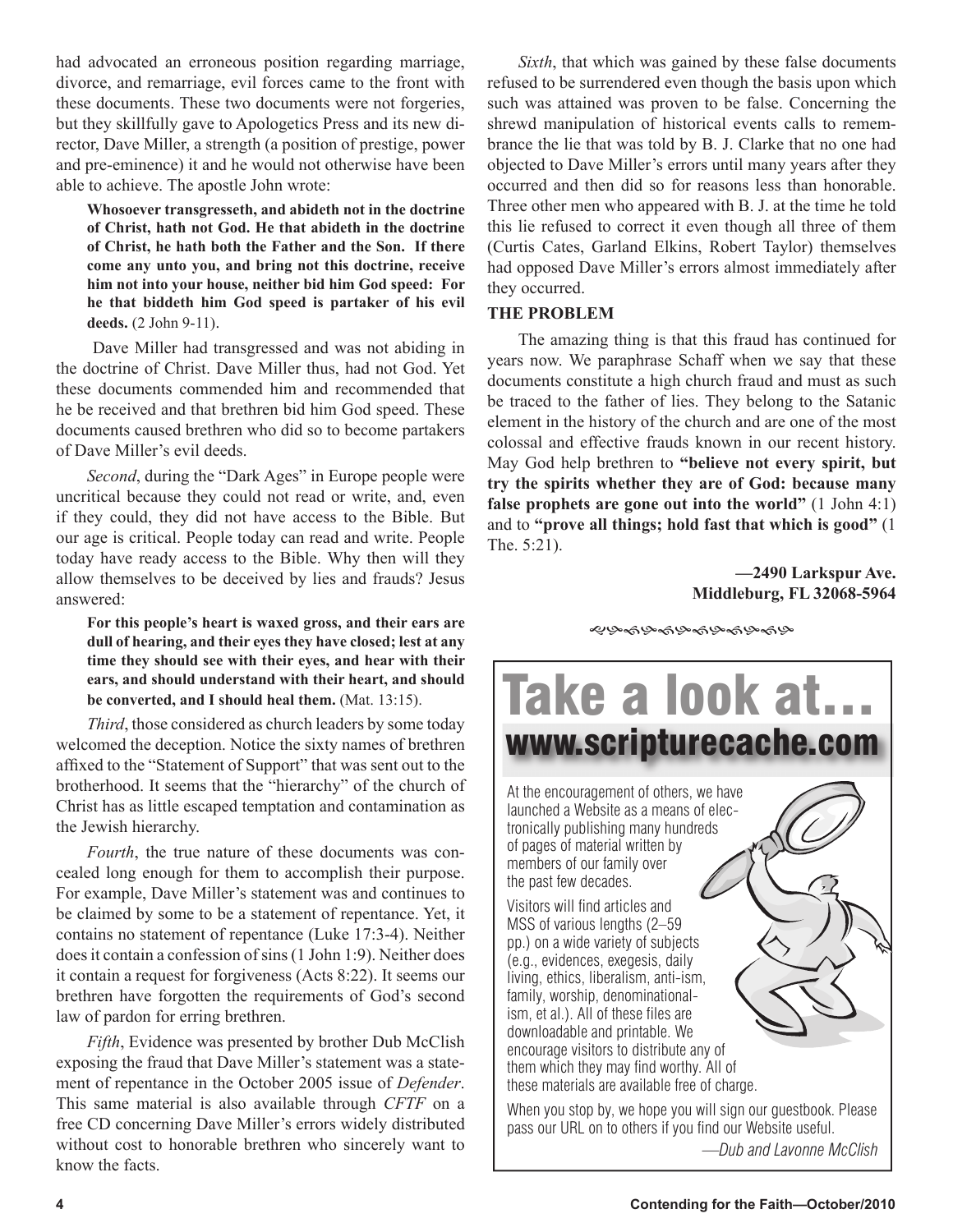## **"THE SONS OF THIS WORLD ARE…WISER"**

#### **Dub McClish**

Bible students will recognize the wording of the title as coming from the conclusion of Jesus' parable about the unrighteous steward (Luke 16:1–8). At the end of the parable, the Lord concluded: **"For the sons of this world are for their own generation wiser than the sons of the light"** (v. 8). Those of us who have "been around for awhile" have seen many illustrations of this principle. Those who are not Christians are often seen to behave with far more logic, consistency, and even righteousness and integrity than the elect. Such demonstrations were definitely not confined to Jesus' generation.

#### **"THE SONS OF THIS WORLD"—SOME "TEACHABLE MOMENTS"**

Note that the Lord did *not* say that the "sons of this world" are **always** wiser than the "sons of light" (if they were, they would not remain "sons of this world"). The following recent occurrence demonstrates that they can be just as illogical and foolish as brethren sometimes are. Ann Coulter has been for the last few years a conservative heroine and icon to millions because of her unabashed, no-holds-barred style of writing and speaking in defense of conservative issues in politics, ethics, and morals. She skillfully uses words as a surgeon uses a scalpel, combining wit and powerful sarcasm. The left despises (and fears) her for her ability to dismantle and expose its disastrous agenda in government, academia, and religion. She is a veritable lightning rod for all liberals and progressives.

World Net Daily (WND), an Internet news service, planned what it billed its "Taking America Back" Conference (9/17/10). Because of her well-deserved reputation, Conference planner, Joseph Farah, invited Coulter to be one of the high-profile speakers, and she accepted.

All was well until news surfaced that Coulter had also accepted an invitation to speak at the "Homocon" conference (sponsored by the sodomite Republican organization, "GOProud") the week after the WND gathering. While GO-Proud professes to be politically conservative, its members are homosexuals (or sympathizers thereof) who advocate such things as same-sex "marriage" and open homosexual identity for those in military service. Understandably, the GOProud folk consider snagging Coulter a real coup. When Farah learned of Coulter's GOProud participation, he rescinded her invitation to the WND conference. While indicating it was a "gut-wrenching" decision because of his admiration for Coulter, he explained:

Ultimately, as a matter of principle, it would not make sense for us to have Ann speak to a conference about "taking America back" when she clearly does not recognize that the ideals to be espoused there simply do not include the radical and very "unconservative" agenda represented by GOProud.

When he asked Coulter why she was speaking to GO-Proud, she replied: "They hired me to give a speech, so I'm giving a speech. I do it all the time." Obviously, Coulter was not going there to oppose their immoral behavior and agenda. Farah responded: "Do you not understand you are legitimizing a group that is fighting for same-sex marriage and open homosexuality in the military—not to mention the idea that sodomy is just an alternate lifestyle?"

Coulter responded to Farah saying that "…giving a speech is not an endorsement of every position held by the people I'm speaking to." But Farah saw it differently: "There is simply no room there [i.e., at the "Taking Back America" Conference] for compromisers or for people who accept money from those determined to destroy the moral fabric required for self-governance and liberty." I applaud Farah, not just because I agree with his conservative political and moral convictions, but because he acted consistently on principle.

#### **"TEACHABLE MOMENT" NUMBER 1**

Ann Coulter demonstrated great and disappointing folly in this case, hurting both herself and the conservative cause. As bright as she undeniably is, in this episode she engaged in some ridiculous, even irrational non-thinking. She admittedly accepted the GOProud invitation "for hire," without considering its implications or consequences. She denied the undeniable, easily seen in the way the GOProud folk publicized her appearance (http://www.wnd. com/?pageId=192405). She served as the "token conservative" for a gathering of those who are most definitely anticonservative regarding morals and ethics. Her appearance in that venue will help spread the mantle of normalcy and decency over abnormal and indecent behavior.

Brethren sometimes engage in Coulter's pitiful nonthinking (did they learn it from her, or did she learn it from some of them?). Almost thirty years ago, several of us begged a well-known brother not to accept an invitation to speak on the Abilene Christian University Lectureship. We believed the school sought only to use his conservative reputation to calm the many justified fears of its leftward drift (which leftward position they no longer deny or seek to hide). He responded in a huff, denying that his speaking on the program implied any endorsement of the school's liberal agenda. He further made the puerile, inane boast, "I will go anywhere and preach the Gospel to anybody."

He was of Coulter's frame of mind: No one could "tell"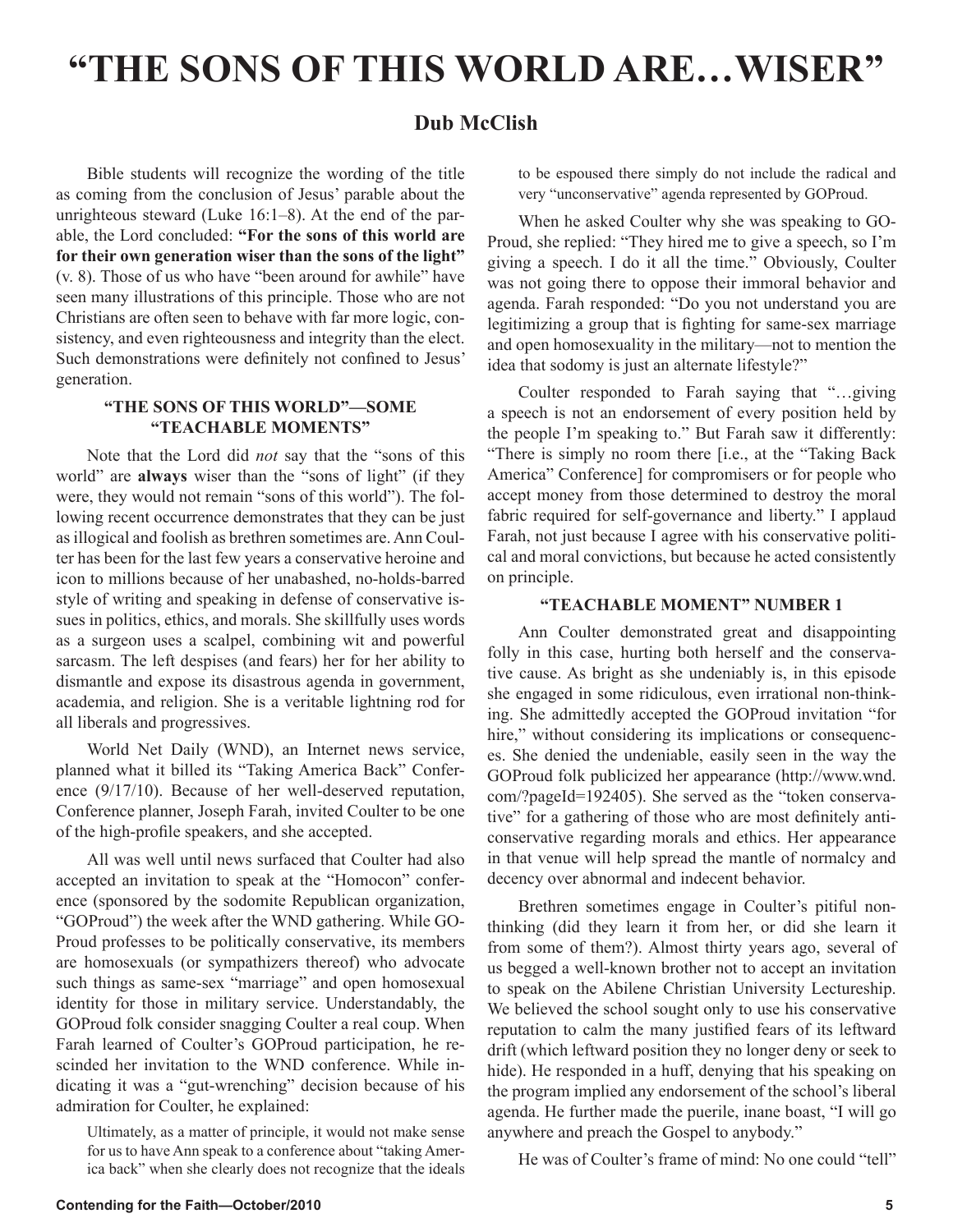him what to do or where he could speak (so far as I know, no one "told" him he *could not* go, but pleaded with him to see why he *should not* go). He not only went on to Abilene; he cancelled his appearance on a conservative lectureship, apparently to underscore his "independence." His behavior doubtless caused many naïve brethren to reason: "If ACU invited brother to speak—and he accepted—it must not be so bad after all." He, like Coulter, helped spread, at least temporarily, the mantle of respectability over an organization that was/is undeserving of it.

Some brethren continue in the non-thinking path of Coulter and the aforementioned brother. Coulter-like, they argue that their speaking in the same lectureship with a false teacher (without opposing his error) does not constitute fellowship with him and his error (I question if any of them would even have thought of taking such a position before June 2005).

John's statement in 2 John 9–11 has not been annulled to my knowledge:

**Whosoever goeth onward and abideth not in the teaching of Christ, hath not God: he that abideth in the teaching, the same hath both the Father and the Son. If any one cometh unto you, and bringeth not this teaching, receive him not into your house, and give him no greeting: for he that giveth him greeting partaketh in his evil works.**

Perhaps the aforementioned brethren still **orally teach**  what John wrote, but "their actions speak louder than their words." The case in point that has sundered a once-harmonious brotherhood revolves principally around brother Dave Miller, Executive Director of Apologetics Press, Inc. A large faction has seemingly determined to embrace, endorse, defend, and fellowship this brother or die trying (maybe they think the world will end if they do not do so). They must surely believe that brother Miller is "too intelligent and influential to fail" and that Apologetics Press is "too big to fail."

*Let none accuse me of refusing to fellowship a faithful brother who should be embraced and fellowshiped.* Scripture-mandated brotherly love will not allow it. However, we dare not ignore (in teaching or practice) the mandate of Scripture—such as John's statement above—to refuse any sort of association that implies fellowship with or endorsement of impenitent false teachers. Yet brethren by the score are doing this on a regular, repetitive, habitual basis.

The defense of many who appear with brother Miller on the lecture platform is to deny that he is a false teacher (at least Coulter has not denied, as far as I know, that the GOProud folks are what they are). The evidence of brother Miller's errors is too plentiful and clear for any rational denial of it, however. Some, admitting that he taught error of which he has not repented, Coulter-like, are denying that there is any "guilt by association" in their enabling behavior toward him. They treat brother Miller as if he is **not** a

false teacher (giving him warm handshakes, backslaps, and compliments, eating with him, not challenging his doctrine, etc.). *Such behavior is manifestly contradictory to John's directive.*

To excuse such amiable association, some have come up with the concept that mere "proximity" does not constitute fellowship. Who has ever argued that it does? This I grant, just as I grant that not all "association" constitutes fellowship. What matters in both "proximity" and "association" is our **behavior** toward the brother in sin when we are with him. At some point there must be some "proximity" or "association" if we are to admonish the sinful, withdrawnfrom brother (2 The. 3:15), but the context of this passage also orders us to **"have no company with him, to the end that he may be ashamed"** (v. 14). The obvious import of have no company is the sort of company that would imply fellowship, approval, encouragement, "all is well," or "Godspeed"—exactly that which John forbids, and which these "sons of light" are practicing.

Perhaps even more amazing are the contorted excuses of those who agree that brother Miller **is a false teacher** who has not repented, but who argue that only those who **immediately** bid him Godspeed by their amiable association with him run afoul of John's edict. Those who thus argue have no problem appearing on the same platform with any number of those who immediately fellowship and defend brother Miller, although they confess an unwillingness to associate amicably with brother Miller himself. They believe they remain innocent as long as they remain in a "second-generation" fellowship position.

Accordingly, they have come up with the "A–Z" fellowship straw man to defend their position. They accuse their critics of teaching that brother "Z" sins when he fellowships brother "Y," because he sinned by fellowshiping brother "X," who sins when he fellowships brother "W," and so through all of the alphabet backwards to brother "B" who sins when he immediately fellowships brother "A," the false teacher. As the Sadducees thought they had the Lord on the horns of a dilemma with their question about "A–Z" marriage in the resurrected state (Mat. 22:23–28), we answer these brethren as the Lord answered his querists: **"Ye do err, not knowing the scriptures"** (v. 29). Brethren seem to believe their "A–Z" illustration mightily trumps the force of 2 John 10–11 regarding the guilt one incurs by fellowship with a false teacher, but does it?

To make the illustration more realistic, consider the following "real-life" circumstance: Does brother "B" (e.g., Curtis Cates) violate 2 John 10–11 when he bids "Godspeed" to brother "A" (e.g., Dave Miller)? Yes, he does, all of his denials to the contrary notwithstanding (merely substituting Rubel Shelly or Mac Deaver in place of Dave Miller as brother "A" renders denials of such brethren baseless). Does brother "C" (e.g., Tommy Hicks, who has stated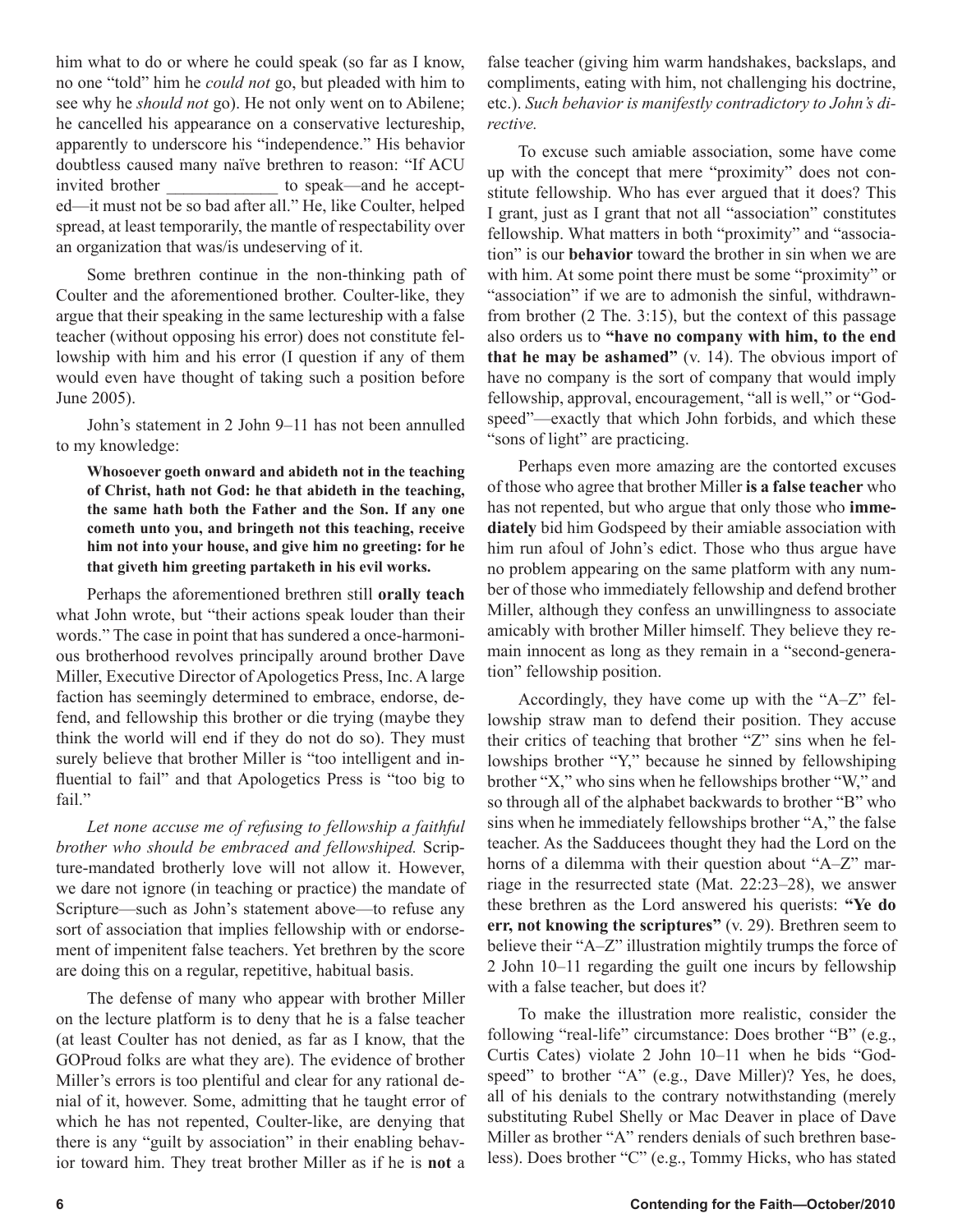in writing his strong opposition to brother Miller's errors) violate 2 John 10–11 when he fellowships brother "B" who fellowships brother "A"? Again, I say, "Yes." Those who answer, "No," must deny the fatal (and obvious) flaw in their "illustration" that is not difficult to spot when one's agenda is **not** to not see it. When brother "B" (Cates) fellowships false teacher brother "A" (Miller), the apostle John says brother "B" (Cates) then and thereby **partakes in** brother "A's" (Miller's) sin/guilt—thus the **former** brother "B" has now become another brother "A" in regard to culpability. Therefore, there really is no brother beyond a "B"—who then becomes an "A" by his fellowship with "A." The fact of the matter is that one who fellowships one who fellowships a false teacher thereby fellowships a false teacher. **There is no such thing as an "A–Z" string of fellowship.**

Some are now using the faulty reasoning exposed above to justify numerous fellowship compromises. For example, in spite of his avowed (and rightful) opposition to brother Mac Deaver's Holy Spirit errors, brother Tommy Hicks ("C" above) saw nothing unseemly regarding fellowship in the following: In 2009, brother Dick Sztanyo spoke on a lectureship, every speech of which centered on the Holy Spirit and in which every speaker was an advocate of the Deaver errors. He flew directly from that lecture program to Lubbock where he spoke on the Lubbock Lectures, directed by Hicks. In other words, Sztanyo bade "Godspeed" to Deaver's errors and within three days or so, Hicks bade "Godspeed" to Sztanyo's fellowshiping Deaver. If Hicks' behavior in this case (and similar behavior since 2005 by a host of others, once esteemed as faithful co-workers) does not violate 2 John 9–11, I fail to see why it does not—and/or what sort of behavior does.

Note also that Coulter admitted that she was going to speak for the sodomite convention "for hire." In her case, the hire was money. While at least one of the Miller/AP cult has admitted that he chose to favor Miller and AP out of monetary considerations regarding support for the institution he then directed, there are other forms of "hire" besides money. Family connections, institutional/congregational networks, school loyalties, lectureship appearances, long-term friendships, Gospel meeting invitations, and perhaps other factors have served as the "hire" of those who've chosen the road of forbidden fellowship.

Admit it or not, brethren who thus compromise fellowship are following the course of Coulter. Not only so, but she also doubtless did not realize (in spite of her brilliance) that she was following the course of old Balaam. Of certain false teachers in his day Peter wrote: **"Forsaking the right way, they went astray, having followed the way of Balaam the son of Beor,** *who loved the hire of wrong-doing***"** (2 Pet. 2:15, emph. DM). Also like Balaam, it does not appear that these Balaamite brethren would repent of what they are doing even if God gave an ass the gift of tongues to deliver His rebuke of their behavior. It is evident that, as Ann Coulter viewed "guilt by amicable association" as a non-entity, so do many of our brethren. In this case, the "sons of light" "are as foolish as a "son [daughter] of this world" (and vice versa).

#### **"TEACHABLE MOMENT" NUMBER 2**

The second parallel between the Coulter incident and some of our brethren ably illustrates Jesus' conclusion to the parable that a "son of this world" proves himself wiser than many of the "sons of light." Joseph Farah, apart from any indication of a Scriptural motivation, saw clearly from a practical, common-sense point of view the difficulty Coulter created by accepting the GOProud invitation. He rightly perceived that it indeed matters—on principle—where one chooses to speak and with whom one chooses to fraternize. He also realized that her speaking before that group in a **nonadversarial role** would taint her with its turpitude. In short, he understood the Scriptural principle of "guilt by amicable association."

He further recognized that, if he allowed Coulter to speak at his conference, her implied endorsement of a group of perverts would diminish his own efforts to emphasize conservative moral principles. Coulter's effort at the GO-Proud bash would, in fact, be helping to turn America over to the very kinds of destructive forces from which Farah and WND were seeking to rescue the country. He could not get past the utter inconsistency of Coulter's behavior—and he was dead-on right. Farah therefore rightly withdrew her WND invitation, for which I applaud him.

Although Farah, a "son of this world," did not appeal to the Bible to justify his reaction to and decision regarding this incident, Bible students surely understand that he **could** have rightly done so (e.g., Mat. 12:30; 2 Cor. 6:14–17; Eph. 5:11; 2 John 9–11; et al.). It is little short of amazing, therefore, that otherwise mature, knowledgeable "sons of light" demonstrate abject folly in fellowship matters when compared with Farah's reasoning and action. Besides applying common sense and acknowledging the obvious, these "sons of light" have the mandates of Holy Writ regarding similar circumstances involving spiritual fellowship—and still they lurch on in their disastrous course.

The brother described earlier who was determined to speak on the ACU Lectures years ago refused even to consider the violation of the Lord's will concerning fellowship, implied endorsement, and "guilt by association," although he likely could have quoted every passage on the subject backwards and forwards. It is the same currently with so many other "sons of light." Consider one who has an earned doctor's degree, taught on the graduate level, directed a school of preaching for a quarter of a century, and wrote a fine, Scripture-filled book concerning fellowship (i.e., *A Comprehensive Study of Unity*, Curtis A. Cates). How does he not understand the fellowship implications of hobnob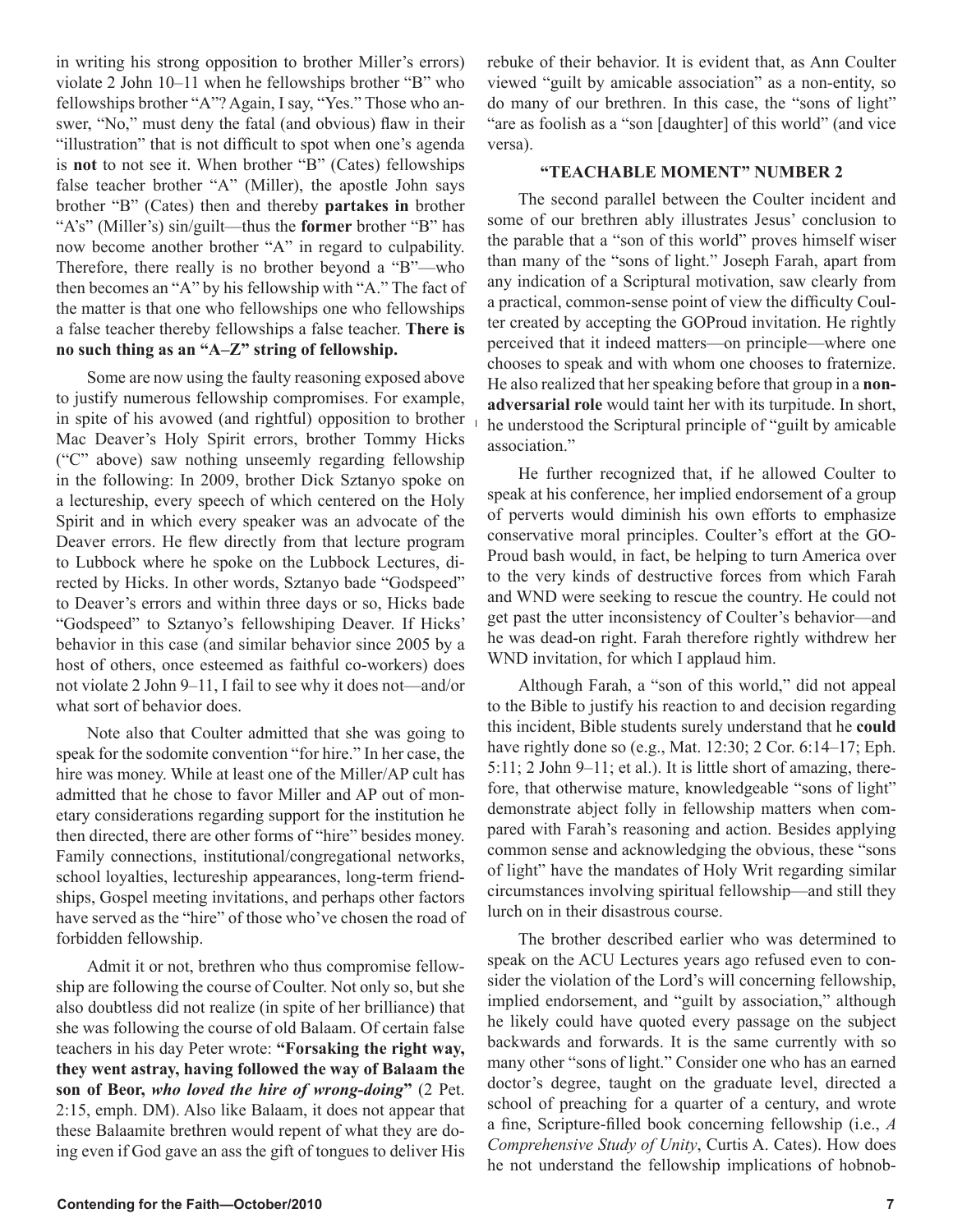bing with and bidding "Godspeed" to those who he knows to be false teachers (e.g., Dave Miller, Stan Crowley)?

There is another "son of light" who has preached for more than 60 years, earned a reputation as a Bible scholar, boldly opposed error and its proponents for decades, spoken on several hundred lectureships, preached in several hundred Gospel meetings, and who wrote a fine, Scripturefilled book on fellowship (i.e., *The Doctrine of Christian Fellowship*, Robert R. Taylor, Jr.). How does he not understand the fellowship implications of his continued non-adversarial association with men whose error he has opposed orally and/or in print (i.e., Dave Miller, Stan Crowley)? Unfortunately, numerous other illustrations of this violation of Scripture have become commonplace since 2005. Is it not amazingly amazing that a "son of this world" was far wiser (even without Biblical instruction) when he faced a parallel circumstance in the secular world than are these and other "sons of light" **who well know the plain Biblical teaching** regarding fellowship?

Were brethren behaving in this way in ignorance there might be some excuse for their sin, but **ignorance is not their problem**. They have a "heart problem" rather than a "head problem." All one need do to prove this claim is substitute some other names for Dave Miller or Stan Crowley (e.g., Max Lucado, Rubel Shelly, Mac Deaver, Al Maxey) and observe their fellowship practice. Would any of the brethren who continue to speak on the same program in a non-adversarial role with Miller and/or Crowley do so with any of the other aforementioned false teachers? To ask is to answer. Why would they not do so? Again, to ask is to answer. They would correctly perceive that their doing so would violate Ephesians 5:11, 2 John 9–11, and other passages regarding Scriptural fellowship. They would further understand that such an appearance would taint their own reputations.

Before June 2005, would any of these "sons of light" who direct lectureships have issued a speaker invitation to anyone who had spoken on the same platform with the quartet named above? The answer is a resounding "No." Further, I do not believe any of these brethren would have accepted a speaking invitation knowing they would be sharing the platform in a non-reproving role with one **who had been on the same program** with such false teachers. Yet these very situations have occurred many times over in reference to Dave Miller and Stan Crowley.

Some illustrations are in order. Brother Ken Ratcliff, an elder and associate preacher with Stan Crowley at Schertz, Texas, before June 2005, stated on two separate occasions before several witnesses that either he or Stan Crowley would be gone from the Schertz congregation before November of that year. At that time, Ratcliff had no difficulty identifying Crowley as a false teacher with whom he could not remain in fellowship nor serve as an elder in a congregation that continued to employ Crowley. Crowley has not repented of his error, but he is still the preacher at Schertz. Ratcliff obviously has repented, however, deciding he can have fellowship with a false teacher after all and that he has no problem with a false teacher in the pulpit of the congregation he helps oversee. Five years have passed, and both Crowley and Ratcliff are still at Schertz, home of the Annual Schertz Lectures.

As mentioned earlier, Tommy Hicks saw no violation of Scriptural fellowship to have Dick Sztanyo come directly from the Deaver Holy Spirit lectureship to speak on the Lubbock Lectures in 2009. On what grounds could Hicks have objected had Sztanyo come to Lubbock directly from speaking on the Tulsa Workshop? Perhaps, in light of his behavior in this case, the question should be, "**Would** he object?" Siding with Hicks' liberal fellowship, apparently none of the others on the 2009 Lubbock program saw anything untoward in speaking alongside Sztanyo, the Deaver fellow traveler. But why should they? If they can buddy up with all of those who have been defending and speaking with Miller for five years, why should Sztanyo, the Deaver associate, pose any problem to their ever-broadening fellowship circle?

It is beside the point to argue that the Miller/Crowley defenders would never invite the four earlier-named false teachers to speak on a lectureship they host. I will grant that point, but the **principle** remains inviolate even so. They **may as well** invite Lucado, Shelly, Deaver, or Maxey as to invite Miller or Crowley. Moreover, those who freely associate with the latter two on various lectureships **may as well** do so with the former four and their ilk (though one might argue the "degree" of apostasy of those in the two groups may not be the same).

How do our once-faithful brethren attempt to justify their compromise? They "solved" the problem of fellowship with false teachers by denying the undeniable—that both brethren Miller and Crowley are false teachers who have not repented of their error. Alas, how else could they rationalize their ungodly behavior? Coulter has been more ethical in one respect than these brethren have been. At least she did not try to justify schmoozing with GOProud by denying that it is what it is—a homosexual-rights group. Denying that false teachers are false teachers does not change stubborn facts or hard evidence, nor does it assuage guilt in either the false teachers or the brethren who defend and fellowship them.

Many of these brethren who now have no problems with either the Miller or the Crowley errors most certainly had problems with them before June 2005 (at least those who were aware of them did). *However, with the events of June 2005, principle gave way to politics in these brethren, magically morphing that which formerly was error into nonerror and suddenly making embraceable what had been repugnant.* Their reversal of stance represents an abject con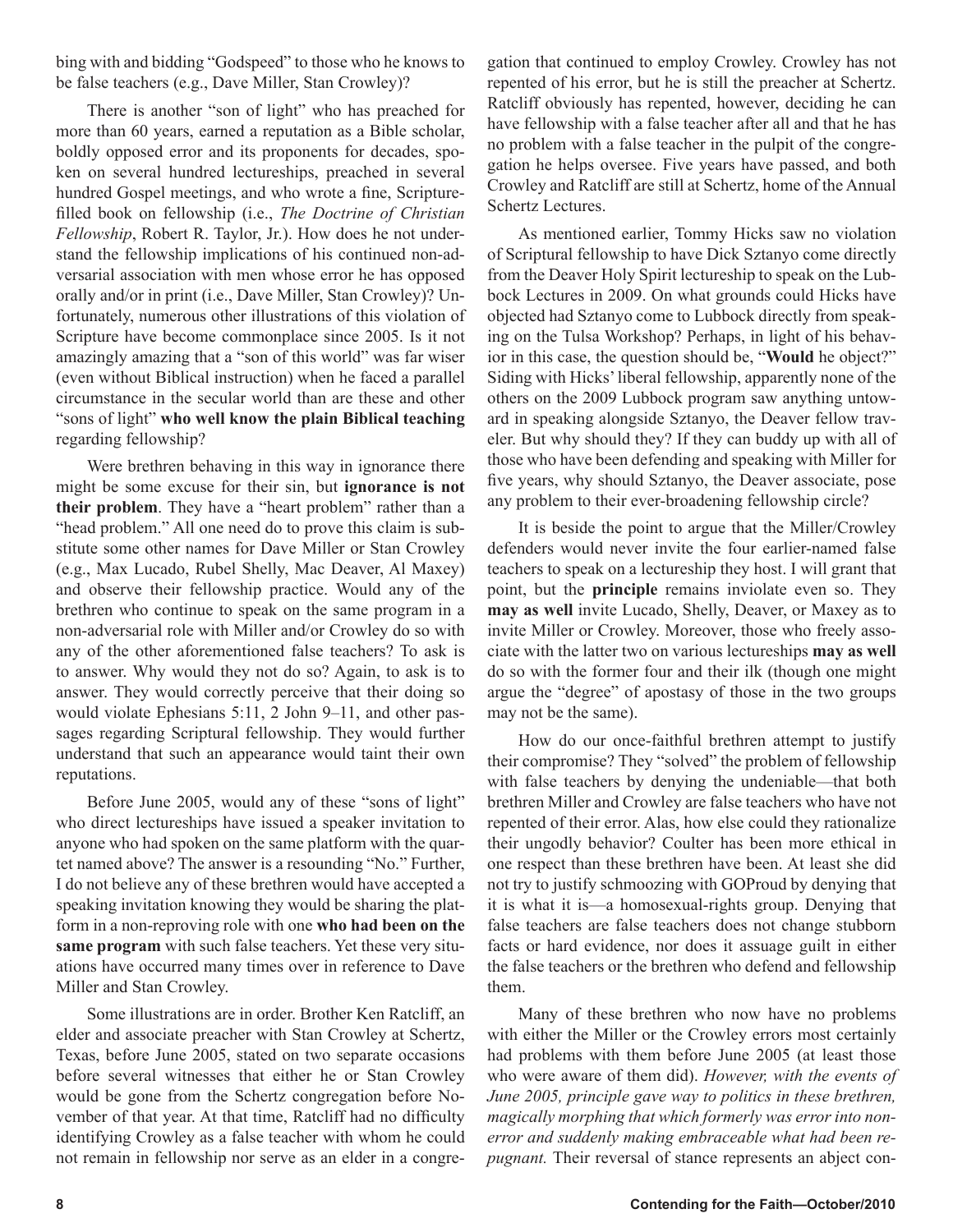demnation of their earlier convictions and behavior.

Our nation is in deplorable shape because of years of compromise by representatives who claimed to be "conservative" and who allegedly had ultimate respect for the authority of the United States Constitution and the Bill of Rights. The church of the Lord is likewise in an appalling condition because of compromise. For several decades pluralistic liberals who despise the authority of the Bible have ravaged her. Since 2005, another wave of compromise has struck her a mighty blow, this time in the ranks of those who had formerly appeared stalwart, even under fire. *They have dropped the fence on fellowship.* No nation can survive without duly recognized and enforced borders. Scriptural fellowship limits constitute the borders of the Lord's kingdom. Any generation of saints that ignores or refuses to enforce them must understand that it is hastening the kingdom's decline in their time.

Had brethren stood unflinchingly on the Scriptural doctrine of fellowship concerning brethren Miller and Crowley, two great results would have almost certainly obtained:

1. Both of these brethren would likely have repented long ago, thus saving their souls and salvaging them for the Truth. As it is, with hundreds of brethren openly defending and/or cordially associating with them, there is little incentive for them to repent. Rather, the brethren who have embraced them in fellowship have strongly reinforced them in their errors.

2. The tragic sundering of fellowship among "conservative" brethren that has occurred would not have occurred. Had brethren continued to practice the doctrine of fellowship (as they had so long both taught and practiced before June 2005), unity in the Truth would have prevailed, even if

### **FREE CD AVAILABLE**

*Contending for the Faith* is making available a CD-ROM free of charge. *Why is this CD important? ANSWER*: It contains an abundance of evidentiary information pertaining to **Dave Miller's doctrine** and practice concerning the re-evaluation/reaffirmation of elders, MDR, and other relevant and important materials and documents directly or indirectly relating to the Brown Trail Church of Christ, Apologetics Press, Gospel Broadcasting Network, MSOP, and more.

To receive your free CD contact us at *Contending for the Faith*, P. O. Box 2357, Spring, TX 77383- 2357, or email us at dpbcftf@gmail.com. **If you desire to have a part in the distribution of this important CD you may make your financial contributions to the Spring Church of Christ, P. O. Box 39, Spring, TX 77383.**

brethren Miller and Crowley had not repented.

While Ann Coulter's behavior and attitude were a source of great disappointment to conservatives in the political arena, her exploit provided a "teachable moment" relative to Scriptural principles. I deplore Coulter's giving a measure of credence to an organization that exists to advance an abominable way of existence. Even more, if possible, should we deplore the compromising spirit of brethren who continue to give credence to men who, concerning the faith, have made shipwreck, whether in one point or in many (1 Tim. 1:19). Ironically, many brethren who will join in condemning Coulter for her maverick and uncharacteristic political act will see no self-contradiction in their following the same course spiritually.

Additionally, Joseph Farah's role in the Coulter episode provided a powerful "teachable moment." He proved himself a man of character who cast aside political loyalty in favor of principle—and then acted accordingly. Again ironically, many brethren who will join in commending Farah will not have the courage or the astuteness to recognize that in applauding Farah they thereby stand self-condemned.

Our brethren who have strayed on the quintessential issue of fellowship have rebuffed every invitation and opportunity to sit down and discuss these matters. They have proved that they will not listen to any who have dared hold the mirror of God's Truth up to their behavior. Let the faithful all pray that the lessons to be learned from these "sons of this world" might move these "sons of light" to see their behavior for what it is. If they do not, how long can we Scripturally justify calling them "sons of light"?

> **—908 Imperial Dr. Denton, TX 76209**

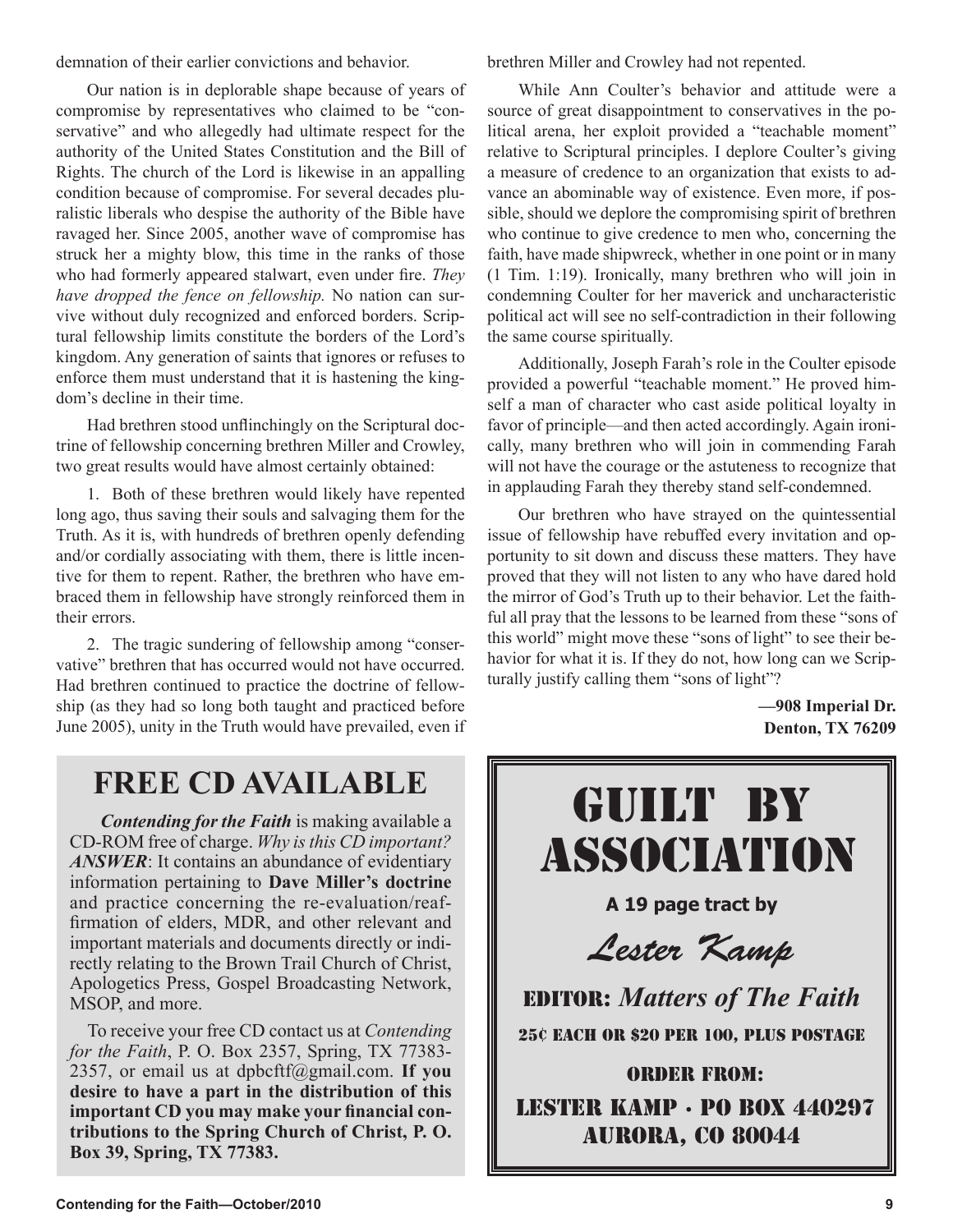# God's Law Vetoed

G. K. Wallace

Theologians refuse to admit or approve the Law of God. They think they have the right to set aside what God says for how they feel or believe. We have lost our Bible. Most people in America own and often carry a Bible but it is nullified in various ways. The Word of God is vetoed or set aside in the following ways:

#### **Claims To Special And New Revelations**

The Bible teaches that the Word of God is complete. (2 Tim. 3:17). The Word of God furnishes the man of God completely unto every good work. Any work not authorized by the Bible is not a good work.

God's divine power has granted us everything that pertains to life and godliness. (2 Pet. 1:3). Paul says in Ephesians 4:13 that we have **"the unity of the faith."** That means that when the New Testament was finished we had all the faith. Any claim to a new or extra revelation other than what the apostles taught incurs the wrath of God. Paul says, **"But though we, or an angel from heaven, should preach unto you any gospel other than that which we preached unto you, let him be anathema."** (Gal. 1:8). The curse of God rests on all who claim to have messages that were not received and preached by the apostles. Claims to new revelations veto the Word of God.

#### **Men Veto The Word Of God By Their Consciences**

Some allow the Word of God to be set aside in favor of their conscience. Conscience cannot be a safe guide because it may be mistaken.

Paul's conscience was clear while he persecuted the church. (Acts 23:1). Paul thought he should do things contrary to the Will of God but he was wrong. (Acts 26:9). Conscience may be hardened. (1 Tim. 4:2). Conscience may be weak and defiled. (Titus 1:15). Conscience is a creature of education. It approves what we believe to be right and disapproves what we believe to be wrong. It is not believing that saves, but what you believe. **"Ye shall know the truth and the truth shall make you free."** (John 8:32).

#### **Experiences And Feelings Veto The Word Of God**

Many are heard to say, "I don't care what the Bible says, I know how I feel." Feeling is not an act of obedience, but the result of a viewpoint. The new birth is an act that takes one out of the realm of Satan and into the kingdom of God. A change of state is an act and not a sentiment or feeling. One feels good because he has done what he believes to be right. If what he does is not right, feeling good will not make it right.

Those who rely upon feelings rely upon their own judg-

ment. The final decision is upon man's judgment and not the Word of God. If feelings are placed above the Word of God, then anything can be considered the Will of God.

Ignoring the Word of God for feelings or what is called "the obedience to the spirit" spells anarchy. This is true because there are as many "inner spirits" as there are "outer bodies." To reject the Word of God is to reject God. There is no such thing as "accepting Christ" while at the same time rejecting his revealed Will.

#### **So-Called Personal Encounters Veto God's Word**

When religious services are made up of personal testimonies, these testimonials relate how Jesus or the Holy Ghost came to them and spoke peace or gave directions. These testimonials ignore the fact that the Gospel is the power of God unto salvation. (Rom. 1:16). Too, those who testify veto God's Law about the operation of God's power to save. Jesus Christ is forbidden to speak directly to mankind. When Jesus wanted Saul to be an apostle he appeared to him on the Damascus highway. (1 Cor. 15:8). However, he told Saul to go to Damascus to learn what to do to be saved. (Acts 9:6). The Holy Spirit cannot tell a man what to do to be saved except through the revealed Will of God. God's Will for man is revealed and no one has a personal encounter.

Some years ago I was preaching in a certain city and staying in a hotel near the meeting house. On the way there, a person stopped me and asked, "Are you a Christian?" I replied, "Yes, I am a Christian and a Gospel preacher. Come and go with me to the service at the meeting house."

He replied, "Sir, I am sorry but the Holy Ghost spoke to me and told me to ask you that."

I replied, "That is odd as the Holy Ghost knows that I am a Christian, as I was baptized in his name. There is a ghost after you and he is not Holy."

In the last days there will be "seducing spirits" to lead

**2009 CFTF BOUND VOLUMES AVAILABLE WRITE, PHONE, OR E-MAIL US TODAY FOR YOUR COPY. ORDER AN EXTRA COPY FOR A FRIEND. \$8.00 Per Vol.& \$3.00 S&H**

**Send Your Orders to: CFTF, P.O. Box 2357, Spring, TX 77383-2357 Texas Residents Add 7.25% Tax**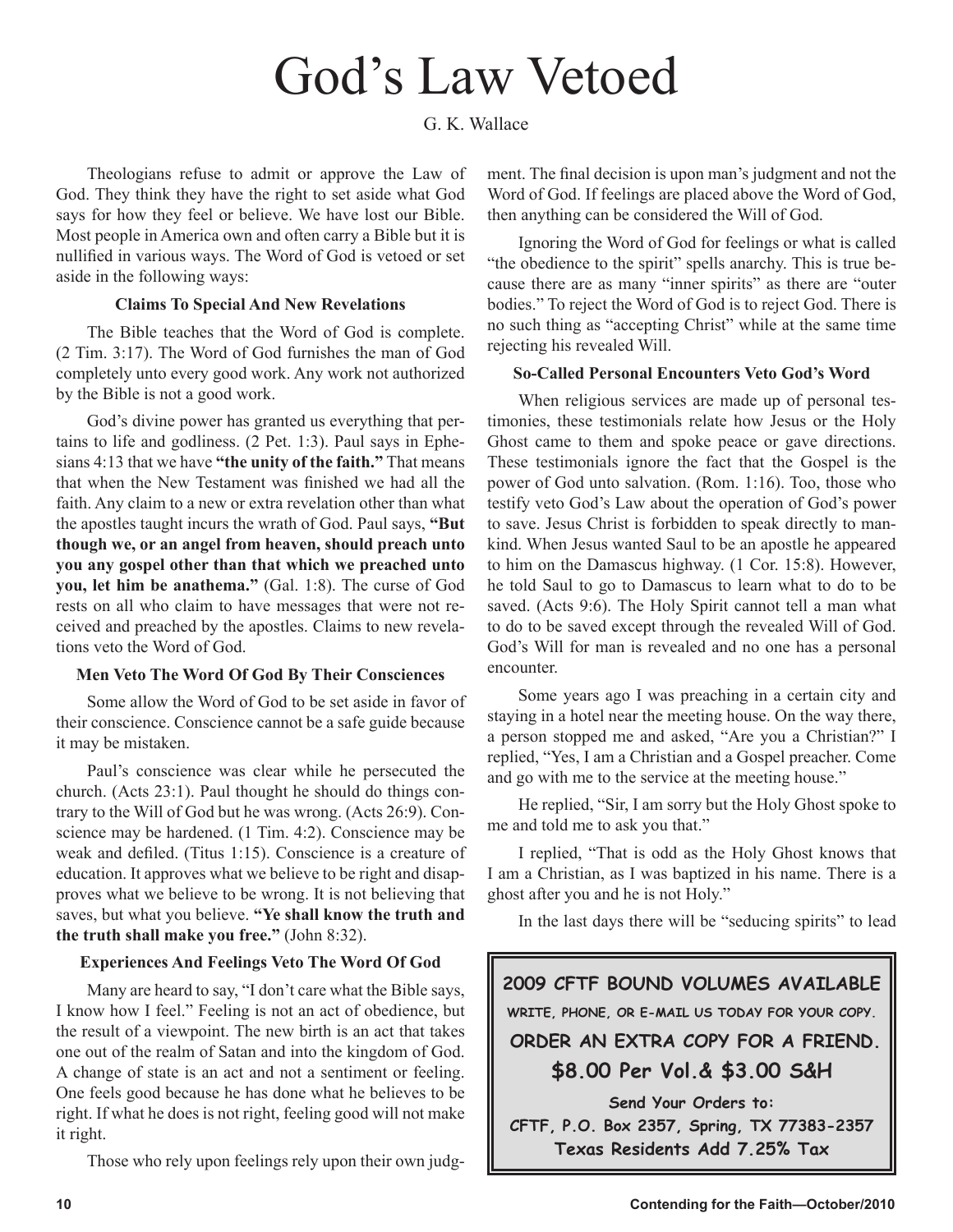men astray. (1 Tim. 4:1). If you have had some personal encounter it was with some spirit other than the Holy Spirit. So-called "testimonials" are not only misleading, but they are outlawed by the Word of God. Paul says we are not to preach ourselves. (2 Cor. 4:5). When one is testifying, he is preaching himself. If you wish to tell us what God says, say on. If you wish to preach yourself, please excuse me as I have something better to do than listen to revelations from evil spirits.

#### **Internal Authority Leads to Self-Worship**

 Modernists tell us that our conception of God comes not from revelation, but intuition. Paul said man made God in his own image. (Rom. 1:23). The sin of setting self-will above the Will of God is that which caused the downfall of the human race. (Gen. 3). Religious worshippers have no way of knowing what God wants except through what God says. To accept any source of internal authority is a denial of God. It is not in man that walketh to direct his steps. (Jer. 10:23). Those who accept special revelation, inner light, and personal encounters reject the Word of God as a "dead letter" and depend wholly upon their own feelings. In so doing, they veto the Word of God.

There is only one source of authority. This authority is in Jesus Christ. He has all authority. (Matt. 28:18-19). The source of this authority is God who gave it to Christ. God and Christ have revealed themselves through the Holy Spirit, in the Bible. The Bible is the revelation of God, Christ and the Holy Spirit. Does God speak to man directly or through the Word of God? The answer is clear. Deity speaks through the Word of God. When men accept the Bible as the full and complete Will of God, they are not far from the kingdom of God. **—Deceased**

## **Chapel Address -- No. 10 PRAYER AND PREMEDITATION**

#### **J. W. McGarvey**

The apostle Paul, in addressing the church which he praised most of all, said, **"We know not how to pray as we ought, but the Spirit himself maketh intercession for us with groanings which can not be uttered"**, or rather "with inarticulate groanings". This ignorance was not absolute. Both he and those to whom he was writing did know to some extent how to pray. They knew from the instruction which Jesus gave on that subject, from what they found in the recorded prayers of accepted men. But they and all deeply earnest Christians found moments when the heart was heavily burdened with longings and desires which they could not find words to express; and I suppose it is to these that the apostle refers when he speaks of "inarticulate groanings".

Such moments, if our prayers were addressed to a man, would be a failure. But, being addressed to God the Spirit of God within us knows what we mean when we can not say what we mean or what we desire; and thus he relieves us of what would otherwise be a very serious infirmity. This fact, however, does not excuse us from making intelligent use of that knowledge which has been imparted to us through the teachings and examples of the sacred Word. The very fact that instruction has been given to us on this subject, implies the duty on our part of reflection and meditation on our prayers, so that we may apply to them the instruction which has been given. We take a good deal of time and hard labor

sometimes in premeditating our sermons so as to determine as best we can what we should say on a given occasion to a given audience. If that is true, how much more would it appear that we should premeditate what we should say to God on a given occasion when we are to express to him the wants and aspirations of a whole audience of worshippers. If we do not premeditate our sermons, we are apt to speak a good deal of nonsense. And is it not nonsense to indulge in random talk to the Lord? Are we not likely to do some-what as did the old farmer who prayed, "O Lord, bless me and my wife, my son John and his wife, us four and no more." If he had premeditated on what he was about to say to the Lord he would never have said what he did. So of that Confederate soldier of whom General Gordon relates that in the time of our civil war was called on to pray in a soldiers' prayer meeting. He said, "O Lord, we pray thee to help us. We need thy help and we need it badly. We pray thee, O Lord, to take

**FIRST 35 YEARS OF** *CFTF ON DVD* **\$50.00 ORDER FROM** *CFTF* **P. O. BOX 2357 SPRING, TX 77383-2357**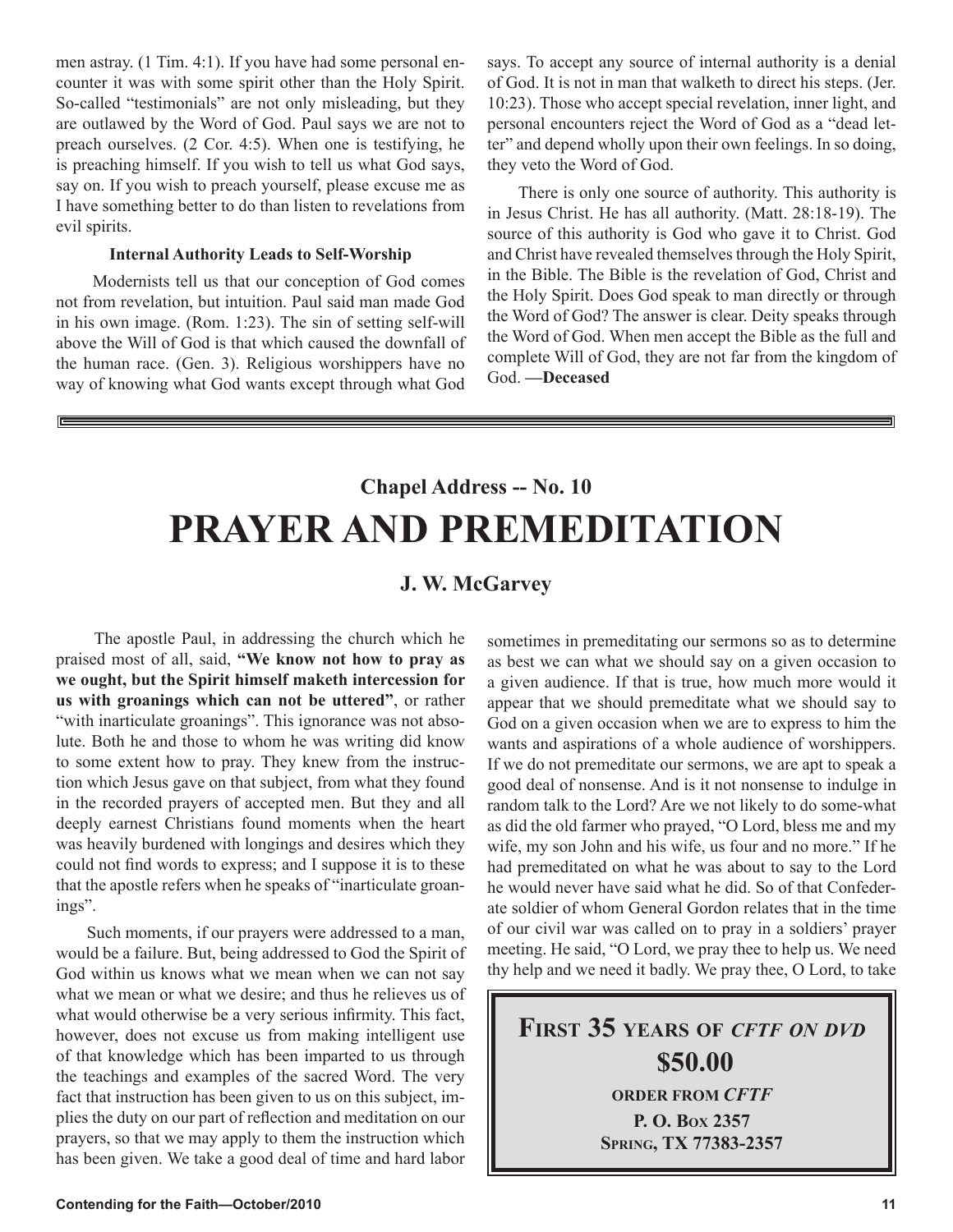a right view of this war and be on our side." If he had premeditated, his prayer would have taken a different shape.

If we offer our prayers in public, or in the prayer meeting, or in the family, without premeditating, without thinking what we should pray for, we shall either fall into the habit of saying over and over and over again on different occasions the same prayer, or else we will offer some foolish prayer. I have known some preachers, and quite a number of elders and deacons who officiate in the prayer meeting, to fall into this habit, so that the young people in the audience learn to repeat the good brother's prayer and laugh about it. Now when a man drops into this habit, he loses the sympathy of the audience and becomes wearisome to them. He has fallen into a habit which makes his own mind inactive. Such prayers may not weary the Lord, but they certainly weary everybody else.

If you were going to meet King George, of England, and knew that you would be expected to talk with him for a time, you would be very much concerned as to what you were going to say to him. You would settle it in your mind how you were going to address him. If you did not you might find yourself saying, "Good morning Mister George. How are Mistress George and the children?" But, if you were going to meet him tomorrow, you would spend the whole of this day thinking what would be the proper thing to say; and you would get advice from others who had spoken to kings. Now,, if you are going to address the great God and Father of us all, and to do so in behalf of a large audience of praying people, will you rush right into his presence without premeditating beforehand how you will address him? You would consider yourself unfit to offer a prayer if you did that. Not one of you would be guilty of it. If you would fairly premeditate you would ask yourself, what, on the occasion of tomorrow, would be the most suitable subject on which to address my Lord and Savior? You would consider the wants and wishes and necessities of the congregation. And in that way your prayer would be in harmony with the instructions that have been received in the Scripture, and the prayer would be edifying to the audience. All could say Amen. Paul exhorts those who pray in the congregation not to pray in an unknown tongue so that the brethren would not be able to say Amen.

While I was a student in Bethany College, I heard of the prayer offered by an old brother in Western Pennsylvania, not far from the place where General Braddock was defeated and his army almost exterminated by the Indians. While this incident was still fresh in the minds of the people, an old brother who had fallen into the habit of making very long prayers in the family, always mentioned Braddock's defeat. He had a boy who had heard his father pray so much that he knew his prayer by heart. One night the boy had a visitor about his own age, and they kneeled during the prayer close together. The home boy fell asleep and the visitor awakened him. He asked in a whisper, "Has father got to Braddock's defeat yet?" "No." "Well, then I can take another nap." There are a great many prayers that are of this character for the want of premeditation. Have you thought of this? Or have you had a strange kind of feeling that, while it is all right to think through my sermon beforehand, it is rather irreverent to think before-hand through my prayers. What I have said, and what your own minds will suggest, is enough to show you that this want of premeditation is unwise if not irreverent. The most solemn thing that a man can do is to stand before an audience of praying people, with some among them who never pray, there offer the common petitions and supplications of a whole multitude. There is a very heavy responsibility lying on the man who does this. And I do not think you should be any less anxious about what you should pray for and how you should pray for it, than you are about what you should preach and how you should preach it.

One of the great difficulties I have in preparing these addresses is to find time to condense them into the allotted time. Socrates, the Greek orator, at one time spoke much longer than he was in the habit of speaking. And one of his friends asked him why he spoke so long. He answered, "I didn't have time to make it any shorter." He didn't have time to reflect upon what he was going to say, and make it so mature as to be brief. You will find this difficulty in your own experience. You rise with nothing particular on your mind that you want to say, and you keep on stalking until everybody wishes you would quit. And so with respect to your prayers. One is often called on to lead in prayers very unexpectedly. You have no time to reflect what you should pray for before beginning. On such occasions you have this relief: You know that there are certain spiritual wants and aspirations that are common to all worshippers, and if you

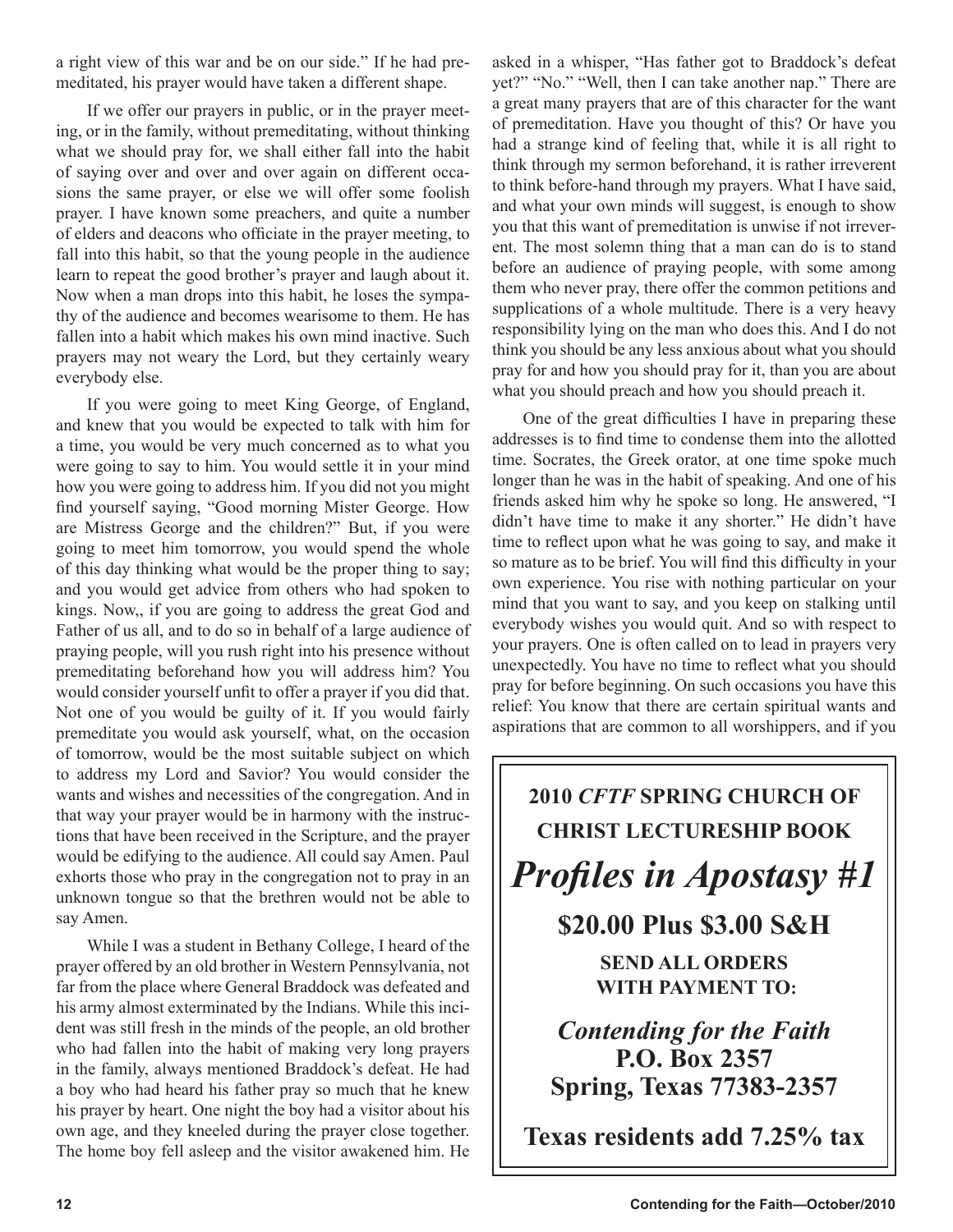present any of these you will not have gone amiss in respect to the present audience. When you enter an assembly in which it is probable that you will be called on to lead in prayer, begin at once to reflect on the prayer appropriate to the occasion, and offer it in silence (McGarvey, J. W., *Chapel Talks*, Delivered Before the Student Body of The College of the Bible in 1910 and 1911)

ଈଡ଼୶ଈଡ଼୶ୠଡ଼୶ୠଡ଼୶ୠଡ଼୶ୠଡ଼୶ୠଡ଼୶ୠଡ଼୶ୠଡ଼୶ୠଡ଼୶ୠଡ଼୶ୠଡ଼୶ୠଡ଼

## **The Christ and Melchizedek**

**(Gen. 14:17-20; Psa. 110:4; Heb. 5:5-6, 10; 6:20-7:22)**

#### **John Rose**

The type and anti-type principle found between Melchizedek [Melchisedec, KJV] and the Christ is clearly set forth by the inspired penman of the book of Hebrews,

**If therefore perfection were by the Levitical priesthood, (for under it the people received the law,) what further need was there that another priest should rise after the order of Melchisedec, and not be called after the order of Aaron** (Heb. 7:11).

Another priest would arise, not of Aaron's seed; but of the tribe of Judah,

**For he of whom these things are spoken pertaineth to another tribe, of which no man gave attendance at the altar. For it is evident that our Lord sprang out of Juda; of which tribe Moses spake nothing concerning priesthood** (Heb. 7:13-14).

Jesus would be High Priest, not like Aaron but like Melchizedek.

**And it is yet far more evident: for that after the similitude of Melchisedec there ariseth another priest, Who is made, not after the law of a carnal commandment, but after the power of an endless life** (Heb. 7:15-16).

The historical account of Melchizedek is recorded in Genesis 14:17-20. Abraham had fought and conquered the forces of Chedorlaomer, who had spoiled Sodom and Gomorrah and had abducted Lot and taken his goods [perhaps including family members and/or servants of Lot (Gen.14:12,16)]. Upon Abraham's return with what had been stolen, he was met in the valley of Shaveh by the king of Sodom (14:17). Melchizedek also met Abraham (14:18). Melchizedek was the king of Salem and the priest of God; he brought to Abraham, bread and wine (14:18). Abraham received a blessing from Melchizedek and he also blessed God Almighty, who had given victory to Abraham over the invading armies from the north (14:19-20). After being blessed Abraham paid a tenth of the goods, or a tithe, to Melchizedek (14:20).

The next and only other Old Testament reference to Melchizedek is found in a psalm of David, **"The LORD hath sworn, and will not repent, Thou art a priest for**  **ever after the order of Melchizedek"** (Psa. 110:4). David declares by inspiration that God has sworn that there is a priesthood, like unto Melchizedek's, that is for ever.

The Hebrews writer clearly explains the correlation between Jesus and Melchizedek. The following is a brief look at those points:.

| <b>Melchizedek</b>                         | <b>The Christ</b>                                                    |
|--------------------------------------------|----------------------------------------------------------------------|
| King of Righteousness (Heb. 7:2)           | Rules in righteousness (Heb. 1:8)                                    |
| King of Salem or peace $(7:2)$             | Prince of peace (Isa. 9:6-7)                                         |
| Priest of God $(7:1)$                      | High priest of God (Heb. $6:20; 8:1$ )                               |
| Both king and priest (7:1-3)               | King and Priest $(Zech. 6:12-13)$                                    |
| No Biblical genealogical record<br>(7:3)   | Divine, no human origin (John 1:1-<br>3)                             |
| No Biblical record of birth/death<br>(7:3) | Eternal, no beginning or end (John<br>$8:58$ ; Rev. 1:8)             |
| Not of the seed of Aaron (7:6)             | Born of the tribe of Judah (Heb.<br>7:14)                            |
| Greater than Levite priests (7:6-9)        | Greater than Aaron and Melchize-<br>dek (Heb. 7:26-28)               |
| Continual priesthood (7:3)                 | Unchanging and everlasting priest-<br>hood (Heb. 7:24-25; Eph. 3:11) |

The priesthood of Melchizedek gave us a foreshadowing of the eternal priesthood of the Christ. Melchizedek was a great man, **"Now consider how great this man was, unto whom even the patriarch Abraham gave the tenth of the spoils"** (Heb. 7:4). Thanks be to God that our High Priest is so much "better."

**By so much was Jesus made a surety of a better testament...For such an high priest became us, who is holy, harmless, undefiled, separate from sinners, and made higher than the heavens; Who needeth not daily, as those high priests, to offer up sacrifice, first for his own sins, and then for the people's: for this he did once, when he offered up himself. For the law maketh men high priests which have infirmity; but the word of the oath, which was since the law, maketh the Son, who is consecrated for evermore** (Heb. 7:22, 26-28).

> **—7945 Preserve Cir., Apt. 534 Naples, FL 34119**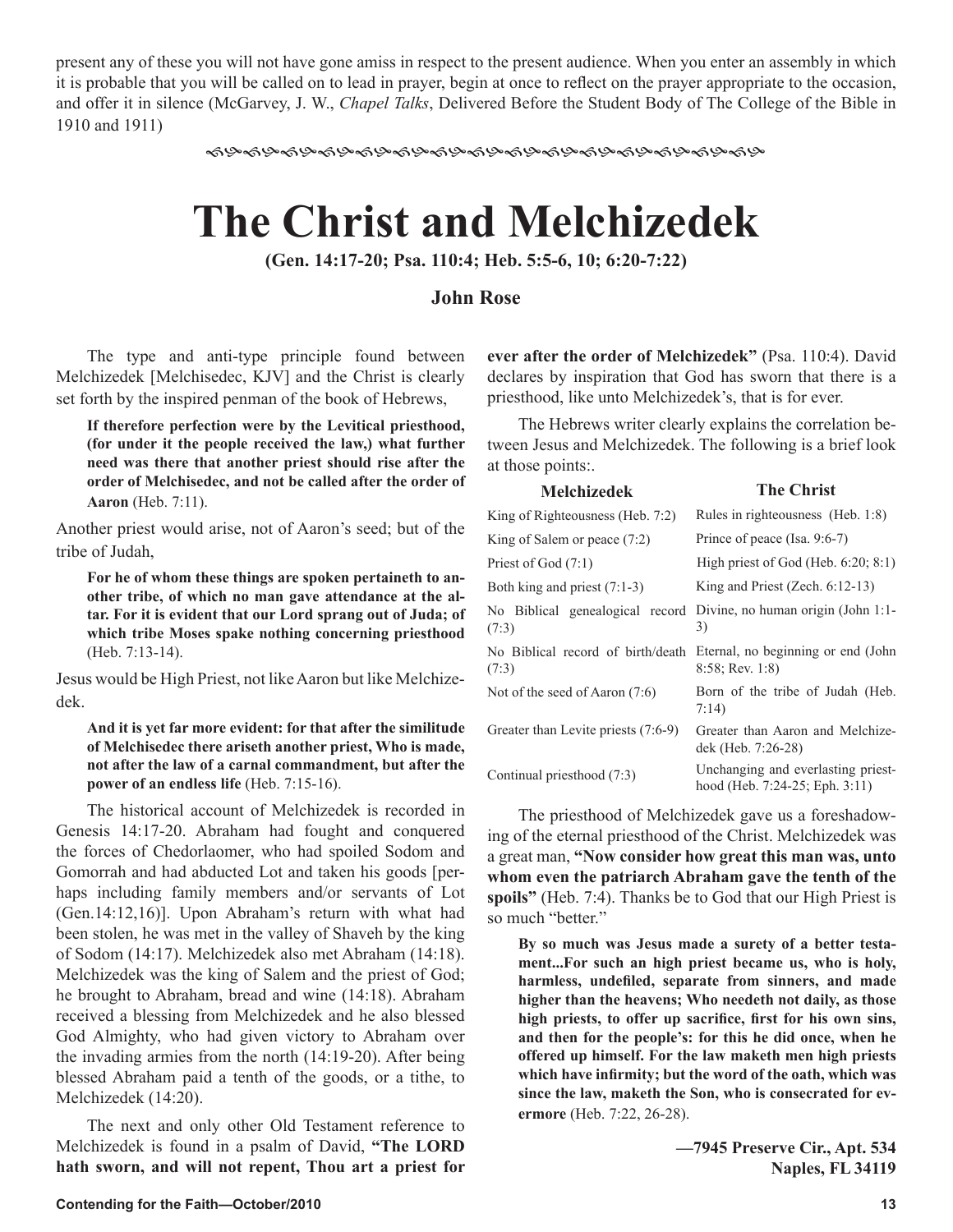## **TOLERANCE CAN LEAD TO THE END OF MANY THINGS: THE FAMILY, THE NATION, THE CHURCH…**

#### **Johnny Oxendine**

The idea of tolerance is noble in the best of times. The word originally meant "the ability to bear pain," but now carries forward the notion of enduring (bearing with) the existence of opinions or behavior that one does not necessarily agree with. This has allowed people to come here (the United States) and start new lives regardless of their past or earlier circumstances. The colonies eventually saw the need for tolerance of beliefs for immigrants.

However, tolerance today is taking on dimensions that could not have been anticipated by those who screamed so vehemently for the acceptance of "new ideas" fifty years ago. Now we have the clarion call for tolerance with respect to what constitutes/defines a family. In the Bible, God gave us the model for the family in the early chapters of Genesis. When he made man, and then created woman, He set in motion the nucleus for the first family. The kernel of the family as God originally created it consisted of a man, a woman, and their children. Now with the same-sex marriage proponents there is a major push to redefine what a family is (or should be). These "haters of God" want not only the "right" to sin; they want to eliminate the idea of sin. In order to eliminate the idea of sin, they must remove God's influence.

**For this cause God gave them up unto vile affections: for even their women did change thenatural use into that which is against nature: And likewise also the men, leaving the natural use of the woman, burned in their lust one toward another; men with men working that which is unseemly** (Romans 1:26-27).

If one is not tolerant of sin, you might be labeled a bigot, or worse. One is ostracized because of standing for what is right. These people defiantly want to rid the nation of God's standards.

An ironic twist to this is revealed in the way that our na-

#### **RADIOCARBON DATING CHALLENGE From 34 Years Ago**

**Berrien Springs, Michigan (UPI) –** A widely accepted method of determining the age of various sorts of life on earth back to 50,000 B.C. may be way off the mark on objects more than 4,000 years old, a physicist contends.

Robert Brown, in a paper challenging the validity of the radiocarbon dating, said he believes life on earth began about 5,000 B.C. – roughly the time some Bible scholars say the earth was created.

Brown, a director of the Deoscience Research Institute at

tion is being asked to be tolerant of those (a religion) whose ultimate aim could be to destroy  $us - if a certain reading$ of their holy book is correct. This book denounces any not agreeing with or following the dictates of their messenger. We are all heathen (infidels) in their sight. Various attempts are being made throughout the country to use our Constitution to worm their way into the innermost areas of our society – schools only for their people, dress codes and neighborhood laws that strip some of basic human and civil rights. If we remain nonchalant, our nation will implode.

Tolerance is also a hydra in the church. It has been eating away at the very foundations established by God's Word through a mendacious offensive that allows (tells) people to accept the idea that we must have unity rather than discord or division. This tolerance finds rebuke offensive. This tolerance finds "contending for the faith" offensive. This tolerance does not want to put together associations with false teachers (how similar to the same-sex supporters) because that will cause discord. Examples of this can be seen in making no distinctions between brethren who fellowship with liberals and false teachers one week, as long as they show up at their summer camp the next. The smell of this "movement" reminds me of rancid meat. Even more disturbing is the reluctance to even attempt to point out sin in the brotherhood by these people any more – oh, they will address sin in the world, but it is mostly a big cheerleading session. It seems pretty clear that a lot of the New Testament epistles dealt with false teaching and false teachers, but these people cannot garner the nerve to withstand one to the face because it would simply reveal an already putrid hypocrisy.

> **—P.O. Box 5026 San Mateo, Ca. 94402**

Andrews University here, said the technique for determining the age of dead organisms has proven fairly accurate back to 2,000 B.C.

But, he said, data compiled during his 10 year study of the method suggest radioactive carbon atoms did not exist in the earth's atmosphere in measureable amounts before 2,000 B.C., and therefore cannot be used to date objects prior to that time. —*The Fresno Bee,* January 8, 1976

*[Evolutionist know this, and they have known it for a long time, but they continue to depend on it as if there was no flaw involved in it at all*—**Editor]**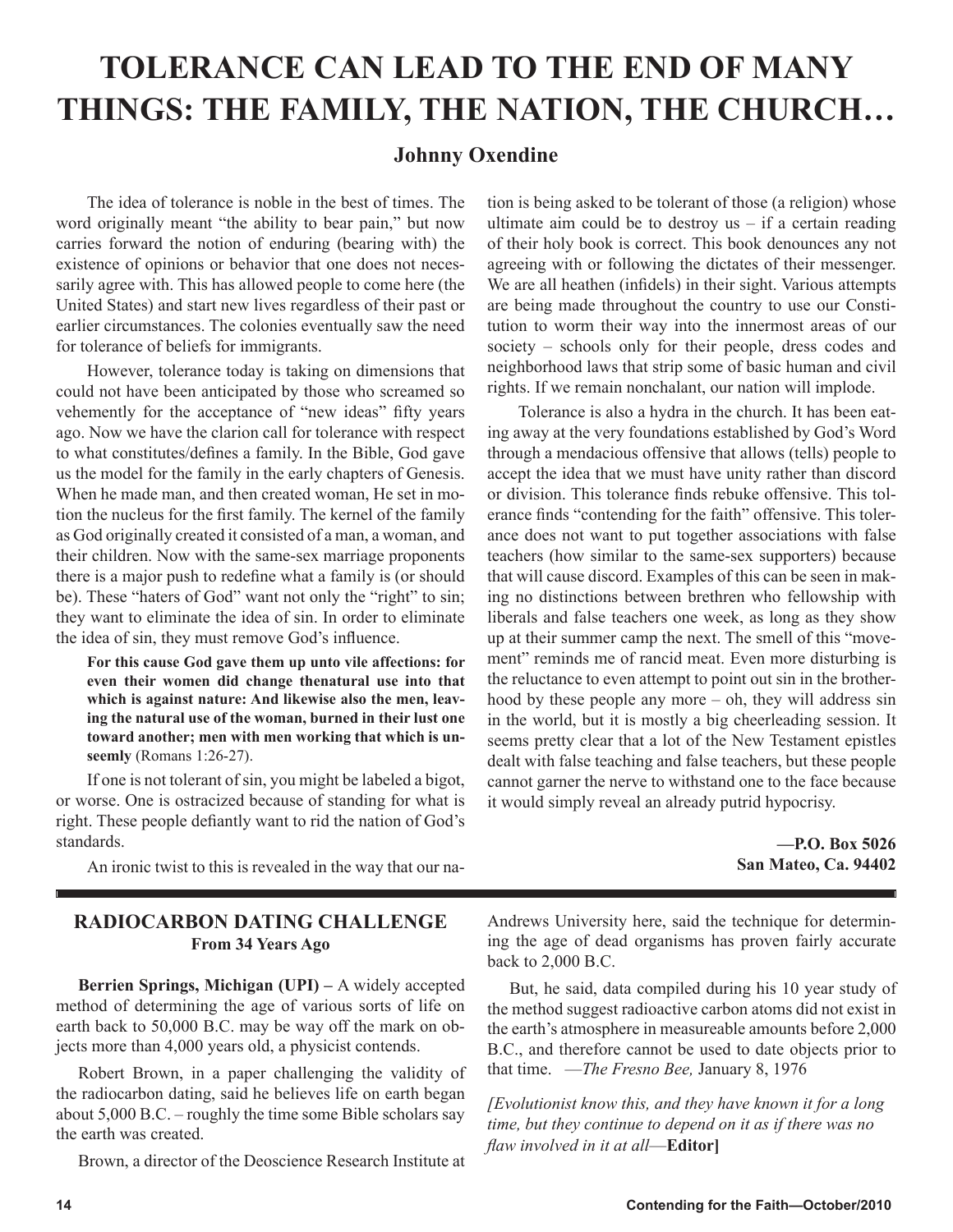# **Contending for the Faith—October/2010 15 and 2010 15 and 2010 15 and 2010 15 and 2010 15 and 2010 15 and 2010 15 and 2010 15 and 2010 15 and 2010 15 and 2010 15 and 2010 15 and 2010 16:00 16:00 16:00 16:00 16:00 16:00 16:**

## **AMERICA SHOULD TREMBLE**

#### **Charles Pogue**

The Judge who ruled that California's proposition 8, forbidding homosexual marriages, based his ruling on the assertion that a child has no need or right to either a mother or father. In other words, society has an obligation to extend to men and women a right to commit the sin which caused the destruction of Sodom and Gomorrah, but a child does not have a right to the parents without which they could not even come into the world at all. That kind of "thinking" is more base than animal instinct! The Home Depot fired an employee for wearing a button on his work apron which said, "One nation under God." The employee was wearing the button primarily in support of his brother on a tour of duty in Iraq. However, when The Home Depot sponsored a gay pride event, they allowed dozens of employees to wear buttons supporting the event. They defended their actions by saying they would not in any way prohibit what their employees chose to wear. Oh, really? The Home Depot then, allowed the exploitation of the sin that destroyed Sodom and Gomorrah, while denying the right to wear a button proclaiming the God who judged their sin.

The Psalmist wrote, "**He ruleth by his power forever; his eyes behold the nations: Let not the rebellious exalt themselves**" (Psa. 66:7). When one drives down almost any country road, he will observe old farmhouses and barns that have fallen into ruin. The lumber used to construct them will finally become so rotten that the buildings will just collapse. We learn from the Old Testament that God rules in the kingdom of men (Dan. 4:17), and because He does, there is a point at which a nation has become so wicked that, like the old farmhouse or barn, it will crumble from the inside and fall in a heap from just plain old rottenness. Just how much farther America has to go to reach that point none of us know, but neither can anyone thinking correctly deny that our nation is rapidly moving in that direction. America should tremble!

In Britain, conservative Tory leader, David Cameron ,cites studies showing half of the young men there now believe there are circumstances under which it is permissible to force a woman to have sex. One wonders if the influx of Moslems and the growth of Islam, with its hideous treatment and view of women, has anything to do with that warped idea? If so, the proposal of an Islamic Mosque, and the general growth of Islam in the United States, ought to make men tremble. We know and appreciate the fact that the United States Constitution provides religious freedom for us, but that freedom exists only in the political realm. God in no way endorses the idea that men can worship any god they like, or hold religious beliefs not revealed upon the pages of His inspired book. Thus, as the children of God, we must oppose, not only Islam, but all false religion. The reality, though, is that a growing number of our people believe we should all "live and let live" in

the matter of religion, and not attempt to convert anyone from the error of his way. America should tremble!

America's youth are constantly bombarded with the theory of evolution, the error that all religions are equal, that they have a right to promiscuous activity, should be allowed to consume alcohol and experiment with other drugs, that cheating is not really cheating if one is somehow benefited by it, and on and on the list of immoral suggestions goes. All one has to do to know that these messages are having their effect is to look about him. On December 27, 2008, the teenage daughter of Sarah Palin gave birth to her son, Tripp. Almost immediately, the news media reported that Bristol could earn as much as \$300,000 dollars from the infant's baby pictures. If children are taught that they can be rewarded for sin, what does one suppose children will do? America should tremble!

For a decade, Igor Panarin, a Russian academic, has been predicting the downfall of the United States through economic and moral decline. His prediction has been that these influences will cause civil war, and the eventual breakup of America. Now that the left has begun to attribute everything their counterparts on the right do to racism, not only does the prediction of civil war begin to sound feasible, but in recent weeks, Panarin has reported that he has been interviewed as much as two times per day. If an academic from the former Soviet Union can see what is happening to America, yet we go on our merry way becoming more and more tolerant of every sin and perverted lifestyle, America should tremble!

James Forrestal, the late defense secretary under Harry S. Truman, once remarked that if our leaders only made mistakes they would occasionally make one in our favor. The condition America is in both economically and morally is no accident. The materialism and godlessness of socialism has been pushed by progressives from both major political parties for well over a hundred years. Their policies, and especially their acceptance (along with many educators) of the theories of Darwin and other evolutionists, set America's moral decline in motion a long time ago. Unless as God's people, we recommit ourselves to carrying the heart and life changing message of the Gospel of Christ, we should all tremble!

It was just as true of the nations about her, as it was of Israel herself, when the wise man Solomon wrote these familiar words: **"Righteousness exalteth a nation: but sin is a reproach to any people"** (Prov. 14:34). Our nation's people need to examine themselves, and if America is a reproach to other nations, she should be embarrassed; if she is a reproach to herself, America should blush, but if she is a reproach to the God of heaven, America should tremble!

> **—P.O. Box 592, Granby, MO 64844**